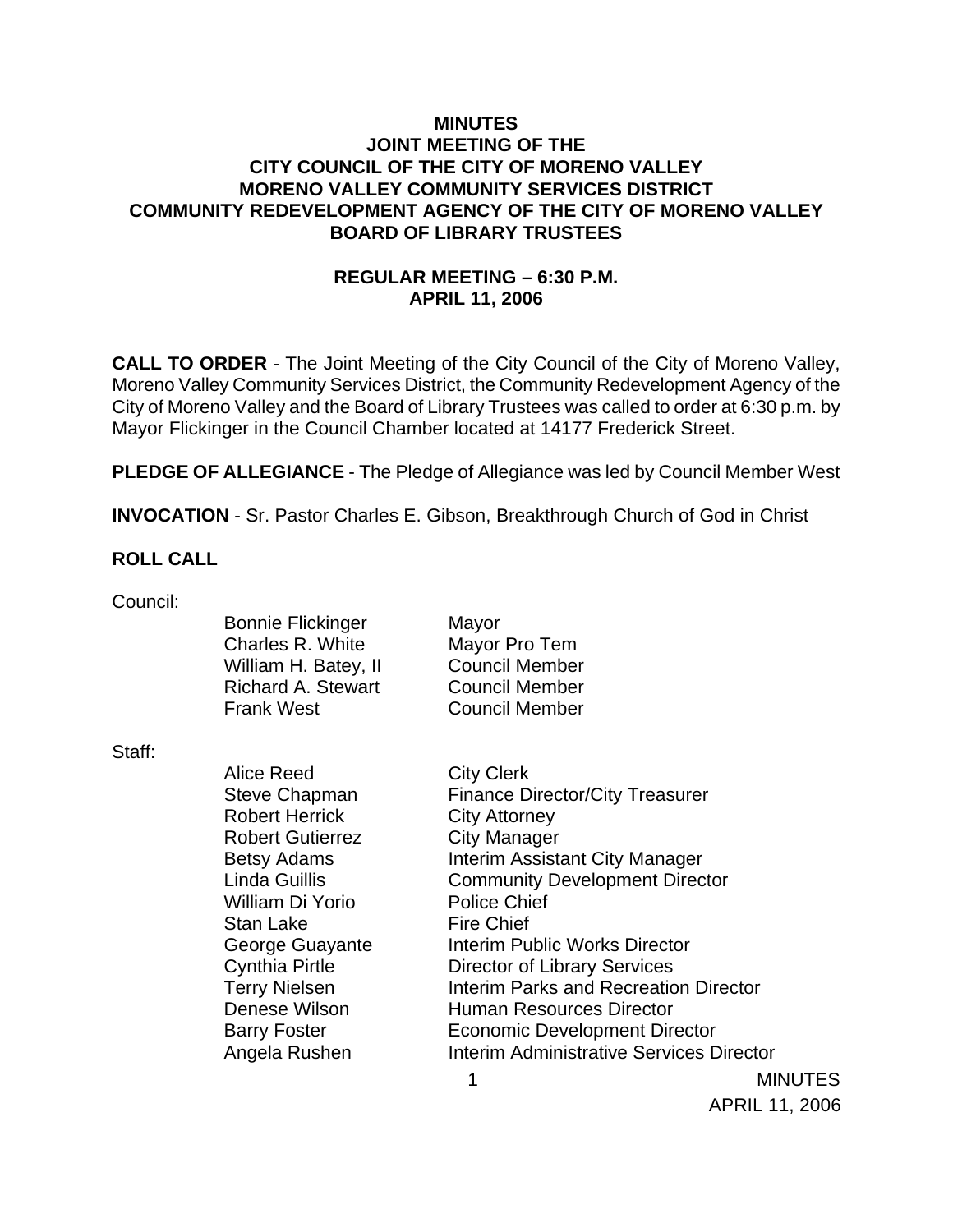## **JOINT CONSENT CALENDARS (SECTIONS A-D) OF THE CITY COUNCIL OF THE CITY OF MORENO VALLEY, MORENO VALLEY COMMUNITY SERVICES DISTRICT, COMMUNITY REDEVELOPMENT AGENCY OF THE CITY OF MORENO VALLEY AND THE BOARD OF LIBRARY TRUSTEES**

Mayor Flickinger opened the agenda items for the Consent Calendars for public comments, there being none, public comments were closed.

## **A. CONSENT CALENDAR** - **CITY COUNCIL**

- A1. ORDINANCES FIRST READING BY TITLE ONLY Waived reading of all Ordinance Introductions and read by title only.
- A2. MINUTES REGULAR MEETING OF MARCH 14, 2006 (Report of: City Clerk's Department) Recommendation: Approve as submitted.
- A3. MINUTES SPECIAL MEETING OF MARCH 21, 2006 (Report of: City Clerk's Department) Recommendation: Approve as submitted.
- A4. MINUTES SPECIAL MEETING OF MARCH 28, 2006 (Report of: City Clerk's Department) Recommendation: Approve as submitted.
- A5. WARRANT REPORT FEBRUARY 28, 2006 (Report of: Finance Department) Recommendation: Adopt Resolution No. 2006-28, approving the Warrant Report dated February 2006 in the total amount of \$21,470,575.66.

## Resolution No. 2006-28

 A Resolution of the City Council of the City of Moreno Valley, California, Approving the Warrant Report Dated February 28, 2006

A6. ACCEPTANCE OF THE OFFICE OF TRAFFIC SAFETY (OTS) GRANT FUNDING, "CALIFORNIA SEAT BELT COMPLIANCE CAMPAIGN" (Report of: Police Department) Recommendation: Accept the OTS Grant in the amount of \$64,959, entitled "California Seat Belt Compliance Campaign." This will allow the Moreno Valley Police Department (MVPD) to provide directed enforcement during the statewide campaign. This campaign will coincide with the Memorial Day Holiday period this year and will be related to seatbelt and child safety seat usage.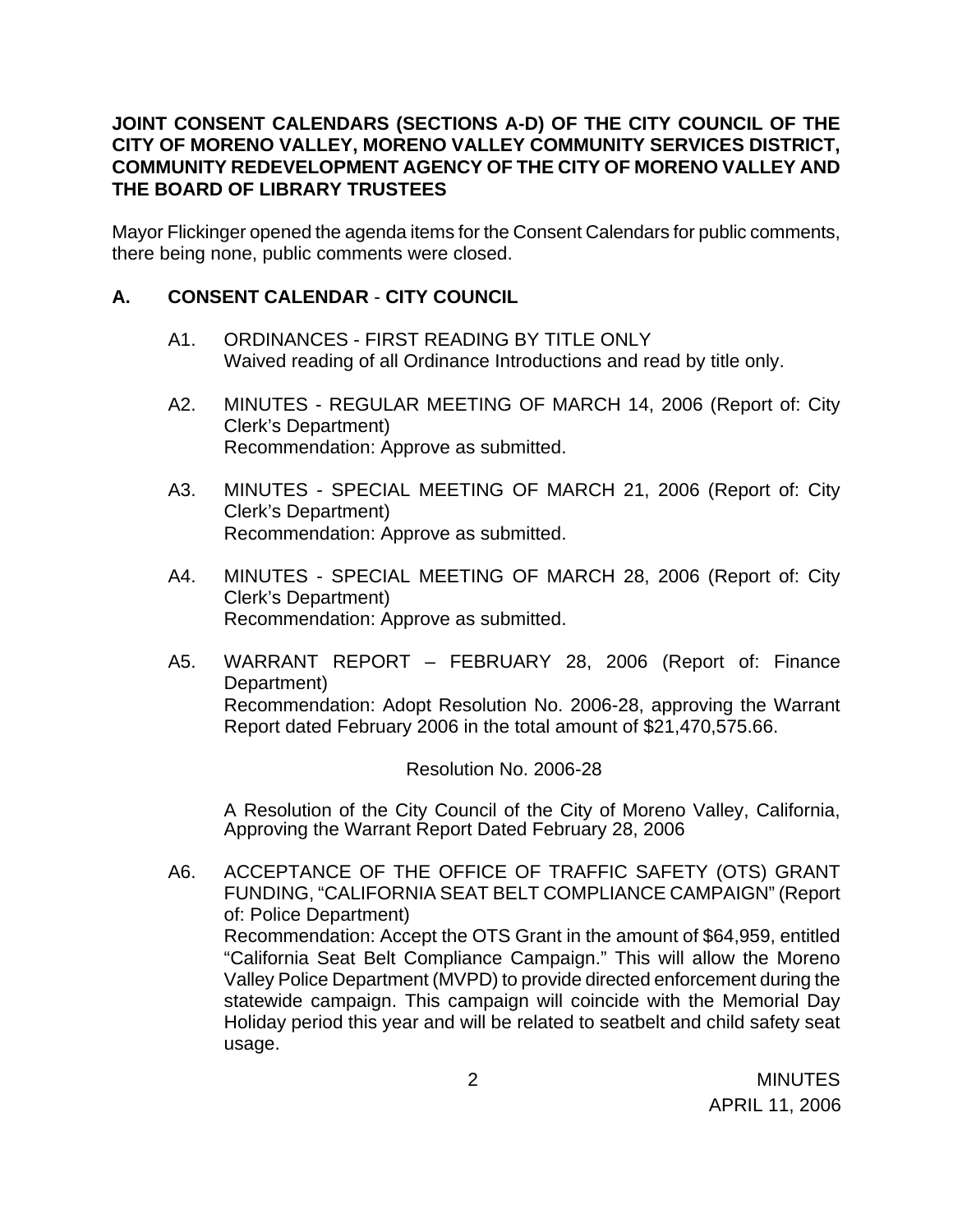- A7. ACCEPTANCE OF THE BUFFER ZONE PROTECTION PLAN GRANT FUNDING (Report of: Police Department) Recommendation: Accept the Buffer Zone Protection Plan (BZPP) grant funding to purchase equipment for identified critical infrastructures in the amount of \$47,288.
- A8. APPROVAL TO APPLY FOR THE ALCOHOL BEVERAGE CONTROL "GRANT ASSISTANCE TO LOCAL LAW ENFORCEMENT AGENCIES PROJECT" GRANT (Report of: Police Department) Recommendation: Approve the grant application for the "Grant Assistance to Local Law Enforcement Agencies Project" in the amount of \$38,049.00 for a twelve-month period beginning July 1, 2006, ending June 30, 2007, from the Department of Alcohol Beverage Control, State of California.
- A9. TRACT MAP 22381, LOTS 46-70 AND 93-216 REDUCE FAITHFUL PERFORMANCE BOND AND ADOPT RESOLUTION NO. 2006-36, A RESOLUTION OF THE CITY COUNCIL OF THE CITY OF MORENO VALLEY AUTHORIZING ACCEPTANCE OF THE PUBLIC IMPROVEMENTS AS COMPLETE AND ACCEPTING GRANDE ISLA CIRCLE, CALLE AGUA, VIA IMPRESSO, CALLE SERENA, ONDA CIRCLE, CALLE FUEGO, NUBLADO CIRCLE, AND VIA ULTIMO INTO THE CITY'S MAINTAINED STREET SYSTEM, SUBDIVIDER – MORENO VALLEY LAKES 146-VIA DEL REY, LLC A DELAWARE LIMITED LIABILITY COMPANY (Report of: Public Works Department)

 Recommendation: Adopt Resolution No. 2006-36 authorizing the acceptance of the public improvements for Tract Map 22381, Lots 46-70 and 93-216 as complete and accepting Grande Isla Circle, Calle Agua, Via Impresso, Calle Serena, Onda Circle, Calle Fuego, Nublado Circle, and Via Ultimo into the City's maintained street system; and authorize the City Engineer to execute the 90% reduction to the Faithful Performance Bond, exonerate the Material and Labor Bond in 90 days if there are no stop notices or liens on file with the City Clerk, and exonerate the final 10% of the Faithful Performance Bond in one year when all clearances are received.

## Resolution No. 2006-36

 A Resolution of the City Council of the City of Moreno Valley, California, Authorizing the Acceptance of the Public Improvements as Complete within Tract 22381, Lots 46-70 and 93-216, and Accepting Grande Isla Circle, Calle Agua, Via Impresso, Calle Serena, Onda Circle, Calle Fuego, Nublado Circle, and Via Ultimo into the City's Maintained Street System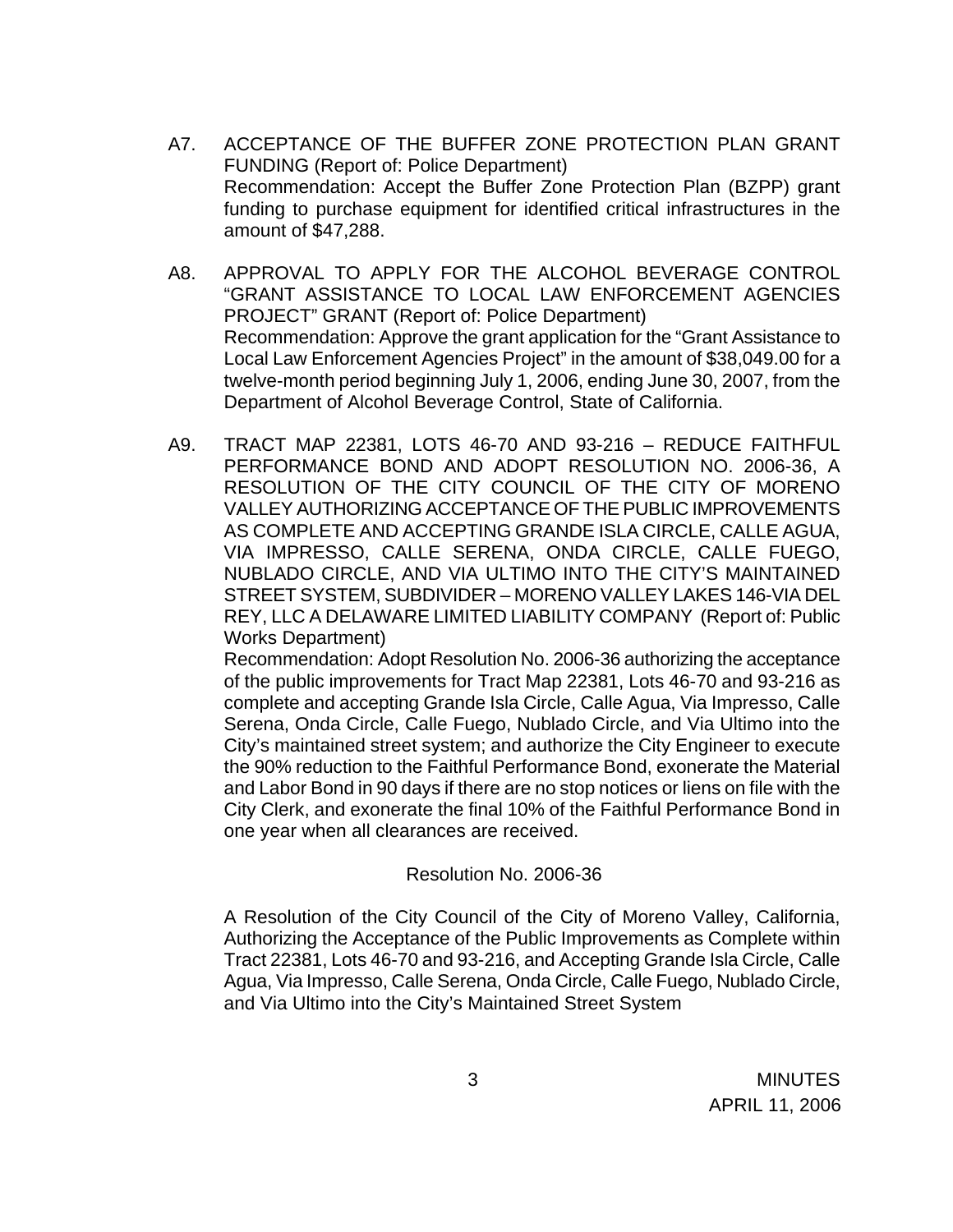- A10. TRACT MAP 31120 SINGLE FAMILY RESIDENTIAL PROJECT, AMENDMENT TO AGREEMENT FOR PUBLIC IMPROVEMENTS (TIME EXTENSION), NORTHEAST CORNER OF JOHN F. KENNEDY DRIVE AND MORENO BEACH DRIVE, SUBDIVIDER – PINNACLE M.V.R. L.P. (Report of: Public Works Department) Recommendation: Authorize the Mayor to execute the Amendment to Agreement for Public Improvements for Tract Map 31120; instruct the City Clerk to forward the completed Amendment to Agreement for Public Improvements to the County Recorder's Office for recordation; and authorize the City Engineer to execute any future amendments to the agreement if the required public improvements are not completed within said timeframe.
- A11. TRACT MAP 31305 (PA03-0065) APPROVAL OF COOPERATIVE AGREEMENT FOR MORENO MASTER DRAINAGE PLAN LINE I, STAGE 5, BETWEEN THE RIVERSIDE COUNTY FLOOD CONTROL AND WATER CONSERVATION DISTRICT, CITY OF MORENO VALLEY, AND RICHMOND AMERICAN HOMES OF CALIFORNIA, NORTHWEST CORNER OF NASON STREET AND EUCALYPTUS AVENUE, SUBDIVIDER – RICHMOND AMERICAN HOMES OF CALIFORNIA (Report of: Public Works Department)

 Recommendation: Approve the Cooperative Agreement between the Riverside County Flood Control and Water Conservation District, City of Moreno Valley, and Richmond American Homes of California for Moreno Master Drainage Plan Line I, Stage 5; authorize the Mayor to execute the cooperative agreement; and direct the City Clerk to forward the signed agreement to Riverside County Flood Control and Water Conservation District.

A12. TRACT MAP 31284 – APPROVAL OF COOPERATIVE AGREEMENT FOR QUINCY STREET CHANNEL, STAGE 2, MORENO MASTER DRAINAGE PLAN LINE H-1 AND SLOPE PROTECTION, BETWEEN RIVERSIDE COUNTY FLOOD CONTROL AND WATER CONSERVATION DISTRICT, CITY OF MORENO VALLEY, AND INCA CAPITAL FUND 30 LLC, SOUTHWEST CORNER OF COTTONWOOD AVENUE AND QUINCY STREET, SUBDIVIDER – INCA CAPITAL FUND 30, LLC (Report of: Public Works Department)

 Recommendation: Approve the Cooperative Agreement between the Riverside County Flood Control and Water Conservation District, City of Moreno Valley, and Inca Capital Fund 30, LLC for Quincy Street Channel, Stage 2, Moreno Master Drainage Plan Line H-1 and Slope Protection; authorize the Mayor to execute the cooperative agreement; and direct the City Clerk to forward the signed agreement to Riverside County Flood Control and Water Conservation District.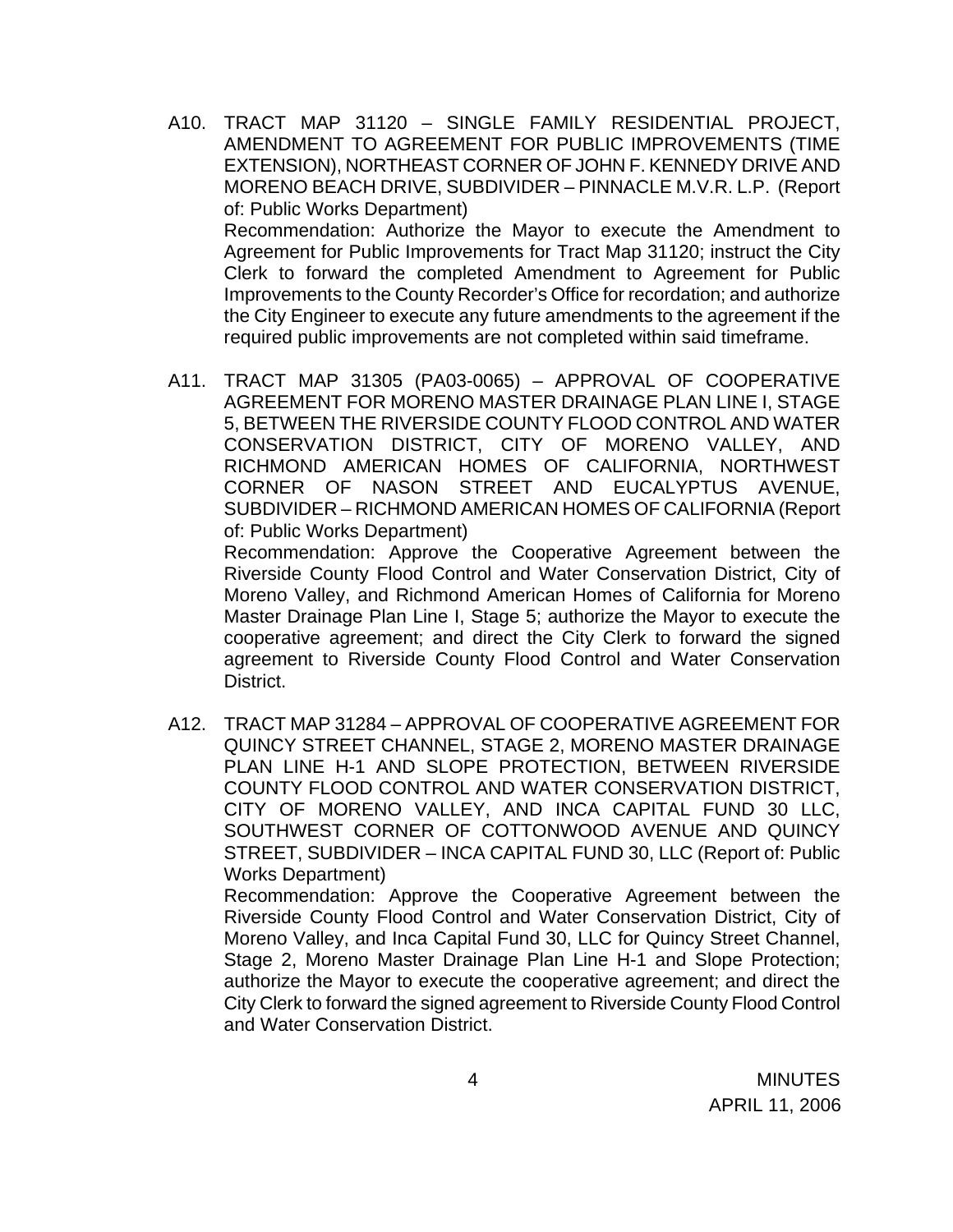- A13. FIRST AMENDMENT TO AGREEMENT FOR PROFESSIONAL CONSULTANT SERVICES WITH NORRIS-REPKE (Report of: Public Works Department) Recommendation: Approve the First Amendment to Agreement for Professional Consultant Services with Norris-Repke, 400 North Tustin Avenue, Suite 230, Santa Ana, CA 92705 to provide Professional Consultant Services; authorize the Mayor to execute said First Amendment to Agreement for Professional Consultant Services with Norris-Repke; and authorize an increase in the Purchase Order to Norris-Repke in the amount of \$102,600 when the First Amendment to Agreement for Professional Consultant Services has been signed by all parties.
- A14. APPROVAL OF FINAL MAP 31089 SINGLE FAMILY RESIDENTIAL PROJECT – ACCEPT AGREEMENT AND BONDS FOR PUBLIC IMPROVEMENTS, NORTH OF IRONWOOD AVENUE, BETWEEN KITCHING STREET AND TUSCOLA STREET, SUBDIVIDER – DH MORENO VALLEY I, LLC (Report of: Public Works Department) Recommendation: Approve Final Map 31089, authorize the City Clerk to sign the map and transmit said map to the County Recorder's Office for recordation; accept the Agreement and Bonds for Public Improvements; authorize the Mayor to execute the Agreement; direct the City Clerk to forward the signed Agreement to the County Recorder's Office for recordation; and authorize the City Engineer to execute any future amendments to the agreement if the required public improvements are not completed within said timeframe.
- A15. TRACT MAP 19879 REDUCE FAITHFUL PERFORMANCE BOND AND ADOPT RESOLUTION NO. 2006-29, A RESOLUTION OF THE CITY COUNCIL OF THE CITY OF MORENO VALLEY AUTHORIZING ACCEPTANCE OF THE PUBLIC IMPROVEMENTS AS COMPLETE AND ACCEPTING COTTONWOOD AVENUE, MARTHA CRAWFORD STREET AND CEDAR COURT INTO THE CITY'S MAINTAINED STREET SYSTEM, SUBDIVIDER – KINCAID DEVELOPMENT, INC. (Report of: Public Works Department)

 Recommendation: Adopt Resolution No. 2006-29 authorizing the acceptance of the public improvements for Tract Map 19879 as complete and accepting Cottonwood Avenue, Martha Crawford Street, and Cedar Court into the City's maintained street system; and authorize the City Engineer to execute the 90% reduction to the Faithful Performance Bond, exonerate the Material and Labor Bond in 90 days if there are no stop notices or liens on file with the City Clerk, and exonerate the final 10% of the Faithful Performance Bond in one year when all clearances are received.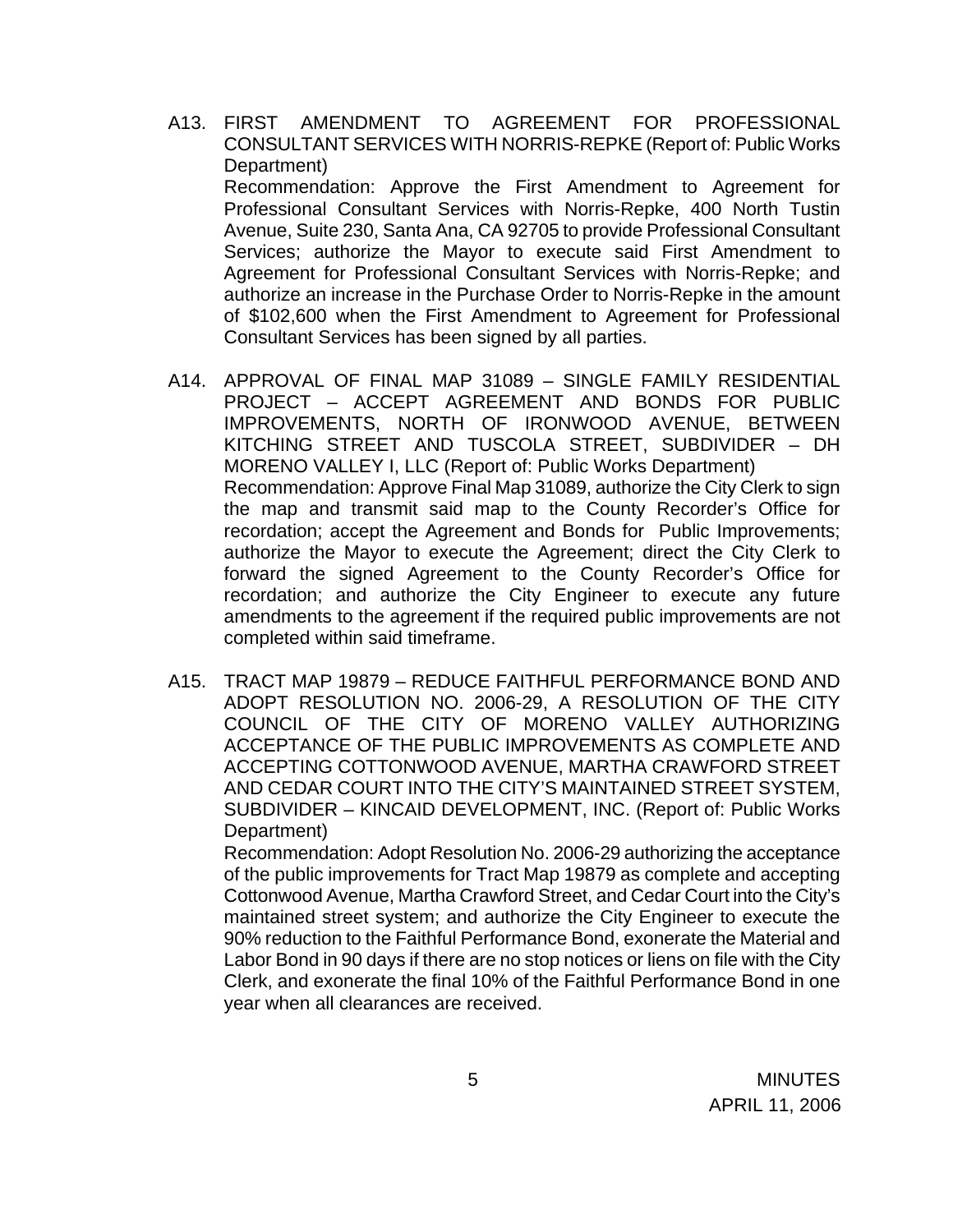#### Resolution No. 2006-29

A Resolution of the City Council of the City of Moreno Valley, California, Authorizing the Acceptance of the Public Improvements as Complete within Tract 19879, and Accepting Cottonwood Avenue, Martha Crawford Street, and Cedar Court into the City's Maintained Street System

A16. TRACT MAP 23008-1 – REDUCE FAITHFUL PERFORMANCE BOND AND ADOPT RESOLUTION NO. 2006-30, A RESOLUTION OF THE CITY COUNCIL OF THE CITY OF MORENO VALLEY AUTHORIZING ACCEPTANCE OF THE PUBLIC IMPROVEMENTS AS COMPLETE AND ACCEPTING IRIS AVENUE, SANTA ROSA DRIVE, PUEBLO VISTA WAY, RANCHO BUENA CIRCLE, VISTA DEL MAR STREET, GRANDE VISTA DRIVE, BONITA HEIGHTS DRIVE, AND MESA VERDE DRIVE INTO THE CITY'S MAINTAINED STREET SYSTEM, SUBDIVIDER – MORENO VALLEY RANCH VENTURES I, LLC (Report of: Public Works Department) Recommendation: Adopt Resolution No. 2006-30 authorizing the acceptance of the public improvements for Tract Map 23008-1 as complete and accepting Iris Avenue, Santa Rosa Drive, Pueblo Vista Way, Rancho Buena Circle, Vista Del Mar Street, Grande Vista Drive, Bonita Heights Drive, and Mesa Verde Drive into the City's maintained street system; and authorize the City Engineer to execute the 90% reduction to the Faithful Performance Bond, exonerate the Material and Labor Bond in 90 days if there are no stop notices or liens on file with the City Clerk, and exonerate the final 10% of the Faithful Performance Bond in one year when all clearances are received.

Resolution No. 2006-30

A Resolution of the City Council of the City of Moreno Valley, California, Authorizing the Acceptance of the Public Improvements as Complete within Tract 23008-1, and Accepting Iris Avenue, Santa Rosa Drive, Pueblo Vista Way, Rancho Buena Circle, Vista Del Mar Street, Grande Vista Drive, Bonita Heights Drive, and Mesa Verde Drive into the City's Maintained Street System

A17. TRACT MAP 21040-2 – REDUCE FAITHFUL PERFORMANCE BOND AND ADOPT RESOLUTION NO. 2006-31, A RESOLUTION OF THE CITY COUNCIL OF THE CITY OF MORENO VALLEY AUTHORIZING ACCEPTANCE OF THE PUBLIC IMPROVEMENTS AS COMPLETE AND ACCEPTING VALERIE COURT, LEAFWOOD DRIVE, WOODBRIAR DRIVE, AND ELDER AVENUE INTO THE CITY'S MAINTAINED STREET SYSTEM, SUBDIVIDER – FIESTA DEVELOPMENT, INC. (Report of: Public Works Department)

Recommendation: Adopt Resolution No. 2006-31 authorizing the acceptance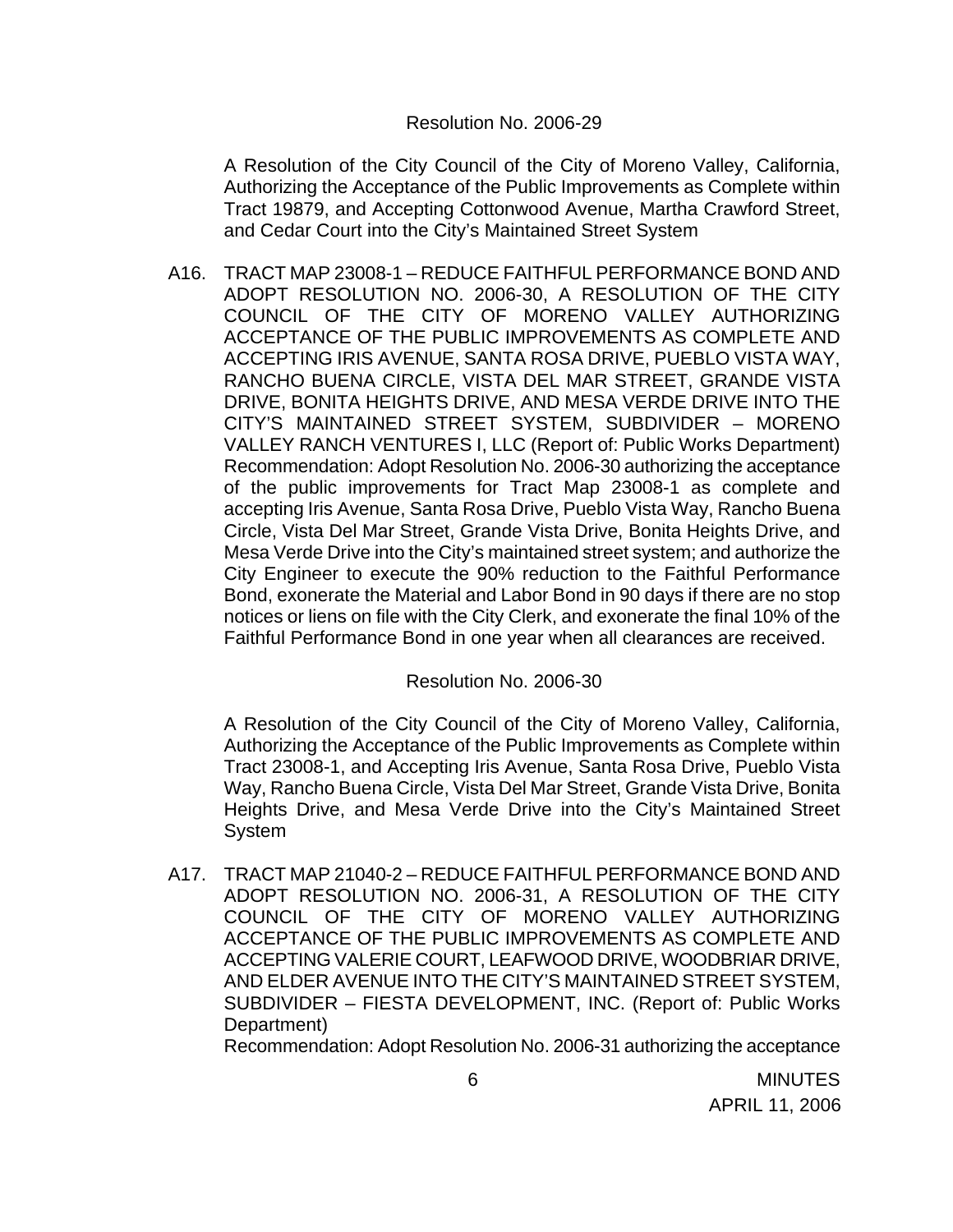of the public improvements for Tract Map 21040-2 as complete and accepting Valerie Court, Leafwood Drive, Woodbriar Drive, and Elder Avenue into the City's maintained street system; and authorize the City Engineer to execute the 90% reduction to the Faithful Performance Bond, exonerate the Material and Labor Bond in 90 days if there are no stop notices or liens on file with the City Clerk, and exonerate the final 10% of the Faithful Performance Bond in one year when all clearances are received.

#### Resolution No. 2006-31

A Resolution of the City Council of the City of Moreno Valley, California, Authorizing the Acceptance of the Public Improvements as Complete within Tract 21040-2, and Accepting Valerie Court, Leafwood Drive, Woodbriar Drive, and Elder Avenue into the City's Maintained Street System

A18. TRACT MAP 21040-3 – REDUCE FAITHFUL PERFORMANCE BOND AND ADOPT RESOLUTION NO. 2006-32, A RESOLUTION OF THE CITY COUNCIL OF THE CITY OF MORENO VALLEY AUTHORIZING ACCEPTANCE OF THE PUBLIC IMPROVEMENTS AS COMPLETE AND ACCEPTING DEANA COURT, TASMAN STREET, DUNBAR COURT, AND WOODBRIAR DRIVE INTO THE CITY'S MAINTAINED STREET SYSTEM, SUBDIVIDER – FIESTA DEVELOPMENT, INC. (Report of: Public Works Department)

 Recommendation: Adopt Resolution No. 2006-32 authorizing the acceptance of the public improvements for Tract Map 21040-3 as complete and accepting Deana Court, Tasman Street, Dunbar Court, and Woodbriar Drive into the City's maintained street system; and authorize the City Engineer to execute the 90% reduction to the Faithful Performance Bond, exonerate the Material and Labor Bond in 90 days if there are no stop notices or liens on file with the City Clerk, and exonerate the final 10% of the Faithful Performance Bond in one year when all clearances are received.

## Resolution No. 2006-32

 A Resolution of the City Council of the City of Moreno Valley, California, Authorizing the Acceptance of the Public Improvements as Complete within Tract 21040-3, and Accepting Deana Court, Tasman Street, Dunbar Court, and Woodbriar Drive into the City's Maintained Street System

A19. TRACT MAP 25956 – REDUCE FAITHFUL PERFORMANCE BOND AND ADOPT RESOLUTION NO. 2006-33, A RESOLUTION OF THE CITY COUNCIL OF THE CITY OF MORENO VALLEY AUTHORIZING ACCEPTANCE OF THE PUBLIC IMPROVEMENTS AS COMPLETE AND ACCEPTING FIR AVENUE, CEDARBROOK AVENUE, AND WESTBURY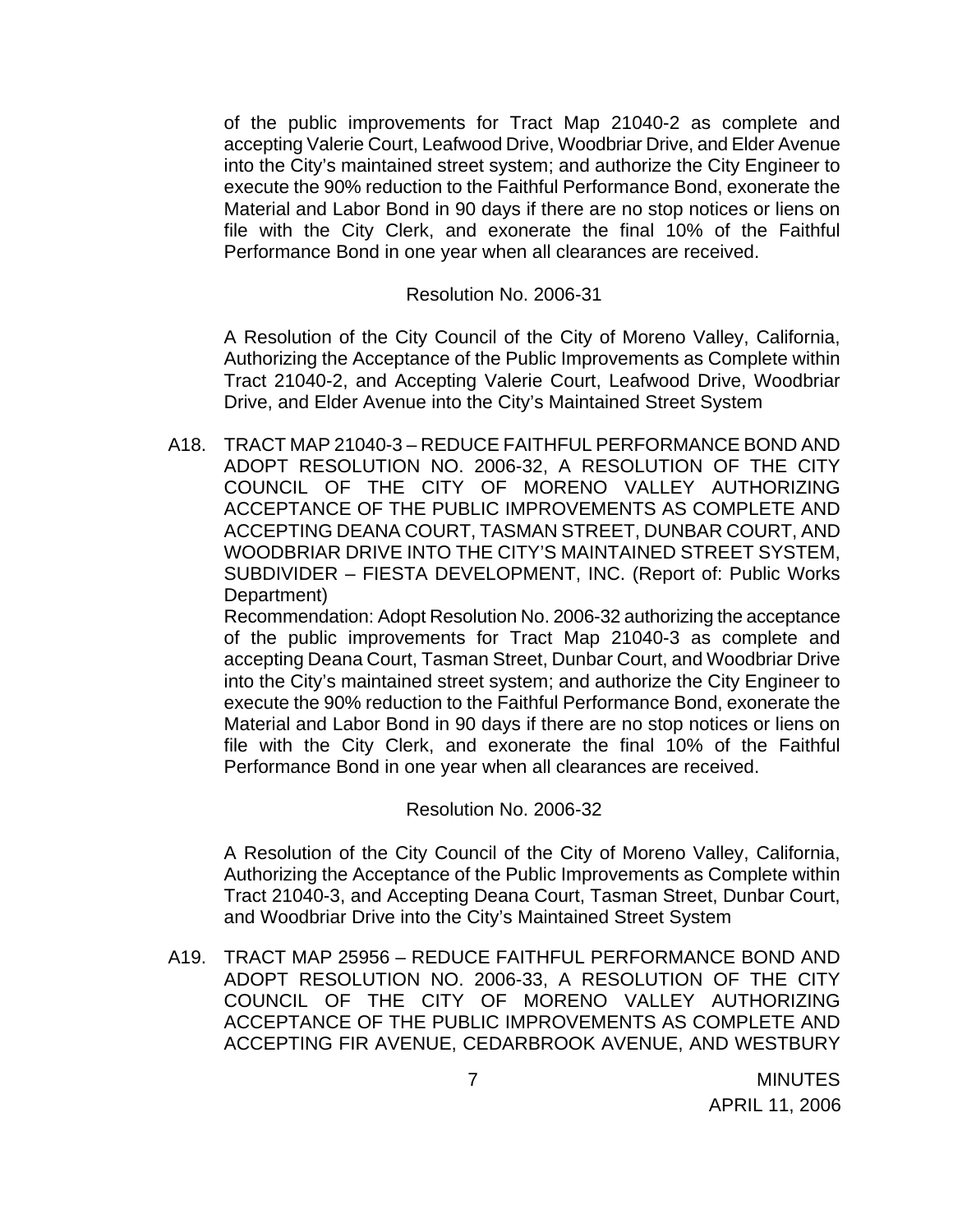DRIVE INTO THE CITY'S MAINTAINED STREET SYSTEM, SUBDIVIDER – AFFORDABLE CALIFORNIA ESTATES (Report of: Public Works Department)

 Recommendation: Adopt Resolution No. 2006-33 authorizing the acceptance of the public improvements for Tract Map 25956 as complete and accepting Fir Avenue, Cedarbrook Avenue, and Westbury Drive into the City's maintained street system; and authorize the City Engineer to execute the 90% reduction to the Faithful Performance Bond, exonerate the Material and Labor Bond in 90 days if there are no stop notices or liens on file with the City Clerk, and exonerate the final 10% of the Faithful Performance Bond in one year when all clearances are received.

#### Resolution No. 2006-33

A Resolution of the City Council of the City of Moreno Valley, California, Authorizing the Acceptance of the Public Improvements as Complete within Tract 25956, and Accepting Fir Avenue, Cedarbrook Avenue, and Westbury Drive into the City's Maintained Street System

A20. REQUEST FOR ALL-WAY STOP CONTROL AT THE INTERSECTION OF PRESIDIO HILLS DRIVE AND VIA DEL NORTE (Report of: Public Works Department)

 Recommendation: Adopt Resolution No. 2006-34 to establish All-Way Stop Control at the intersection of Presidio Hills Drive at Via Del Norte.

Resolution No. 2006-34

 A Resolution of the City Council of the City of Moreno Valley Establishing Stop Controls for Eastbound and Westbound Traffic on Presidio Hills Drive at Via Del Norte

- A21. PUBLIC MEETING REGARDING MAIL BALLOT PROCEEDINGS FOR TENTATIVE TRACT 32625, BALLOTED ITEM: NPDES (Report of: Public Works Department) Recommendation: Accept public comments regarding the mail ballot proceeding for Tentative Tract 32625 (and all affected phases) for approval of the National Pollutant Discharge Elimination System (NPDES) regulatory rate schedule.
- A23. 2006 LEGISLATIVE UPDATE (Report of: Interim Assistant City Manager) Recommendation: Receive and file the informational report.
- A24. TRACT MAP 30027 REDUCE FAITHFUL PERFORMANCE BOND AND ADOPT RESOLUTION NO. 2006-37, A RESOLUTION OF THE CITY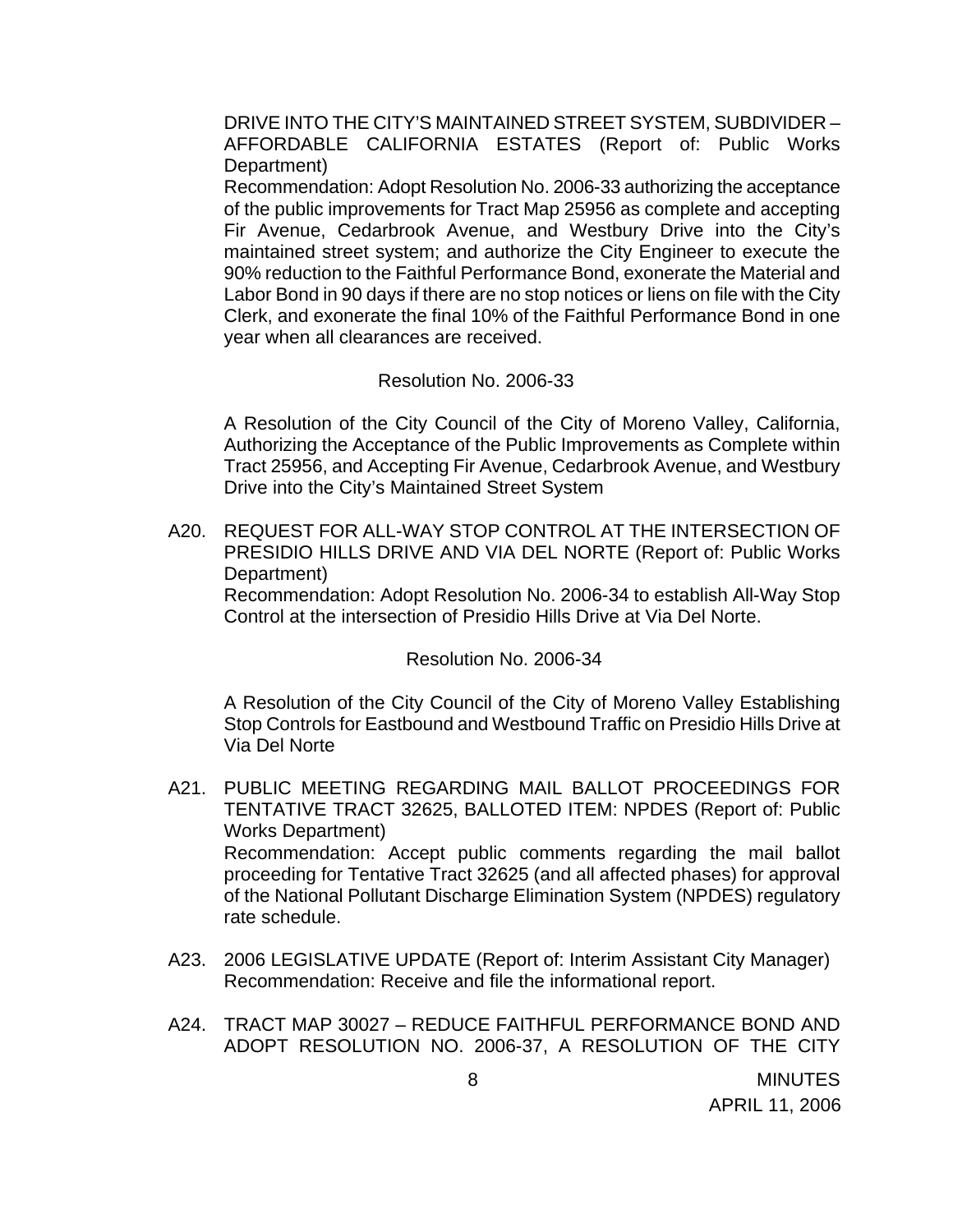COUNCIL OF THE CITY OF MORENO VALLEY AUTHORIZING ACCEPTANCE OF THE PUBLIC IMPROVEMENTS AS COMPLETE AND ACCEPTING HONORS WAY, COMMONS DRIVE, HOMEROOM COURT, CAMPUS POINT DRIVE, LETTERMAN STREET, VARSITY LANE, STADIUM WAY, ATHLETICS DRIVE, MASCOT LANE, DRACAEA AVENUE, COTTONWOOD AVENUE, AND NASON STREET INTO THE CITY'S MAINTAINED STREET SYSTEM, SUBDIVIDER – WESTERN PACIFIC HOUSING, INC., A DELAWARE CORPORATION (Report of: Public Works Department)

 Recommendation: Adopt Resolution No. 2006-37 authorizing the acceptance of the public improvements for Tract Map 30027 as complete and accepting Honors Way, Commons Drive, Homeroom Court, Campus Point Drive, Letterman Street, Varsity Lane, Stadium Way, Athletics Drive, Mascot Lane, Dracaea Avenue, Cottonwood Avenue, and Nason Street into the City's maintained street system; and authorize the City Engineer to execute the 90% reduction to the Faithful Performance Bond, exonerate the Material and Labor Bond in 90 days if there are no stop notices or liens on file with the City Clerk, and exonerate the final 10% of the Faithful Performance Bond in one year when all clearances are received.

#### Resolution No. 2006-37

A Resolution of the City Council of the City of Moreno Valley, California, Authorizing the Acceptance of the Public Improvements as Complete within Tract 30027, and Accepting Honors Way, Commons Drive, Homeroom Court, Campus Point Drive, Letterman Street, Varsity Lane, Stadium Way, Athletics Drive, Mascot Lane, Dracaea Avenue, Cottonwood Avenue, and Nason Street into the City's Maintained Street System

A25. RESOLUTION NO. 2006-39, AUTHORIZING THE ESTABLISHMENT OF A REVOLVING LINE OF CREDIT TO SUPPORT ELECTRICAL ENERGY PURCHASES AND CAPITAL ADVANCES INCLUDING EXPENSES FOR ANCILLARY OPERATING SERVICES FOR MORENO VALLEY UTILITIES; AND APPROVE LIMITS ON ELECTRICAL ENERGY TRANSACTIONS (Report of: Public Works Department) Recommendation: Adopt the resolution authorizing the establishment of a revolving line of credit to support electrical energy purchase and capital advances including expenses for ancillary operating services for Moreno Valley Utilities; authorize the City Manager, with concurrence of the Finance Director and City Attorney, to execute internal fund agreement(s) to advance

the necessary funds and secure repayment terms; and approve Future Year

Limits on Electrical Energy Transactions.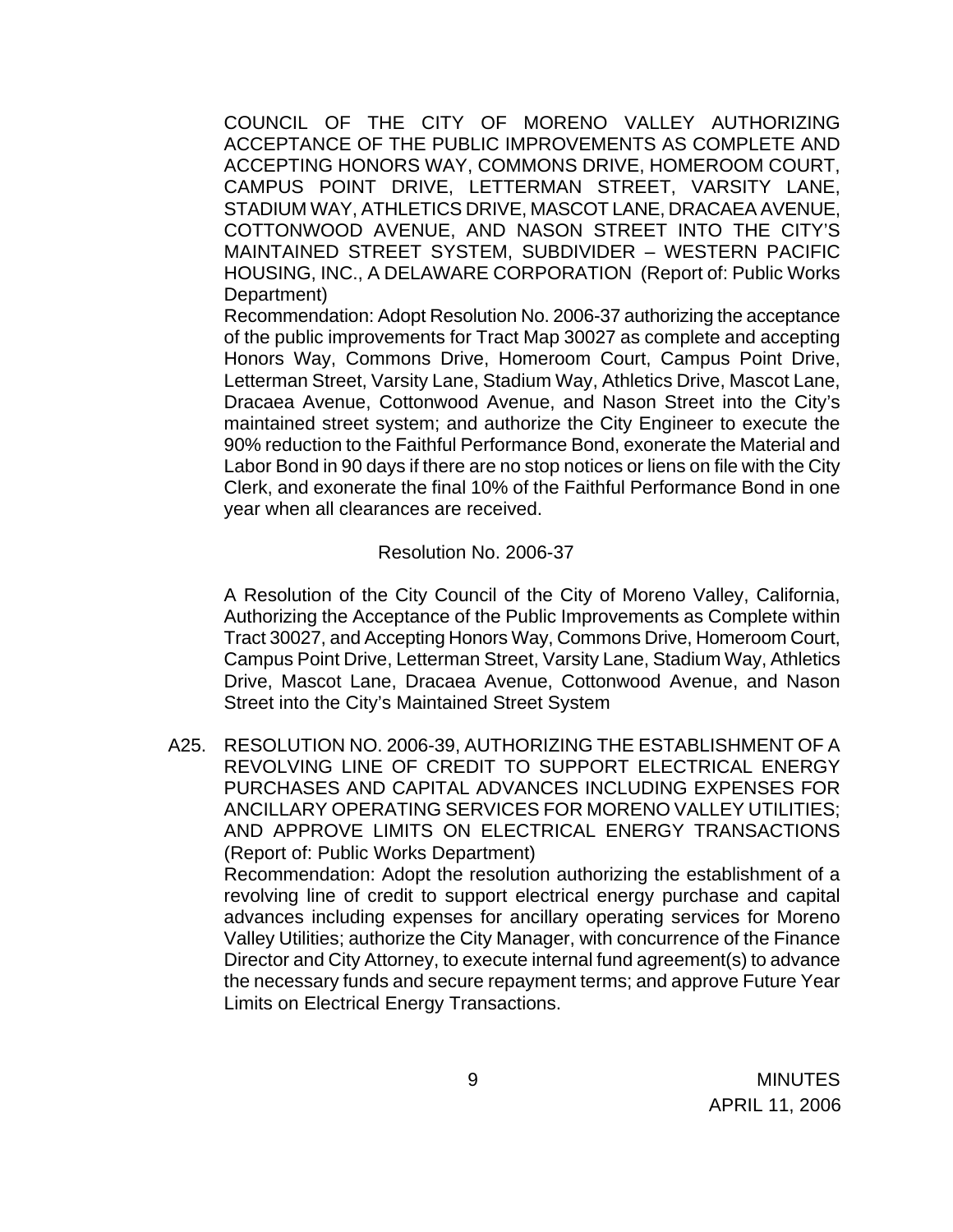#### Resolution No. 2006-39

A Resolution of the City Council of the City of Moreno Valley, California, Authorizing the Establishment of a Line of Credit to Support Electrical Energy Purchases Including Expenses for Ancillary Operating Services for Moreno Valley Utilities; and Approve Limits on Electrical Energy Transactions

A26. RESOLUTION NO. 2006-40, APPROVE AND AUTHORIZE EXECUTION OF AGREEMENT REGARDING PROPOSED STREAM OR LAKE ALTERATION, NOTIFICATION NO. 6-2003-015 (REVISION 6), FOR THE STATE ROUTE 60/NASON STREET INTERCHANGE IMPROVEMENTS, PROJECT NO. 98-25897 (Report of: Public Works Department) Recommendation: Adopt Resolution No. 2006-40, which approves and authorizes the execution of Agreement Regarding Proposed Stream or Lake Alteration with California Department of Fish and Game (CDFG); and authorize the Public Works Director to execute the Agreement Regarding Proposed Stream or Lake Alteration including any amendments, and to execute the conservation easement deed.

Resolution No. 2006-40

A Resolution of the City Council of the City of Moreno Valley, California, Approving and Authorizing Execution of the Agreement Regarding Proposed Stream or Lake Alteration, Notification No. 6-2003-015 (Revision 6), between the State of California, Acting by and through the Department of Fish and Game, and the City of Moreno Valley, for Project No. 98-25897

- A27. TRACT 31128 AND TRACT 31129 REQUEST TO EXTEND THE TIME FOR A FULL ROAD CLOSURE FOR THE RECONSTRUCTION AND INSTALLATION OF A MAIN WATERLINE AND COMPLETION OF THE INSTALLATION OF STORM DRAIN LINE "H" WITHIN CACTUS AVENUE BETWEEN THE INTERSECTION OF NASON STREET AND MORENO BEACH DRIVE FROM APRIL 1, 2006 TO APRIL 28, 2006, SUBDIVIDER – WESTERN PACIFIC HOUSING, INC. (Report of: Public Works Department) Recommendation: Authorize an extension of the time for a full road closure for Tract 31128 and Tract 31129 for the reconstruction and installation of a main waterline and completion of the installation of Storm Drain Line "H" within Cactus Avenue between the intersection of Nason Street and Moreno Beach Drive from April 1, 2006 to April 28, 2006.
- A28. TRACT 31212 REQUEST TO EXTEND THE TIME FOR A FULL ROAD CLOSURE FOR THE INSTALLATION OF A TRAFFIC SIGNAL AND CONSTRUCTION OF ROADWAY IMPROVEMENTS AT THE INTERSECTION OF COTTONWOOD AVENUE AND MORRISON STREET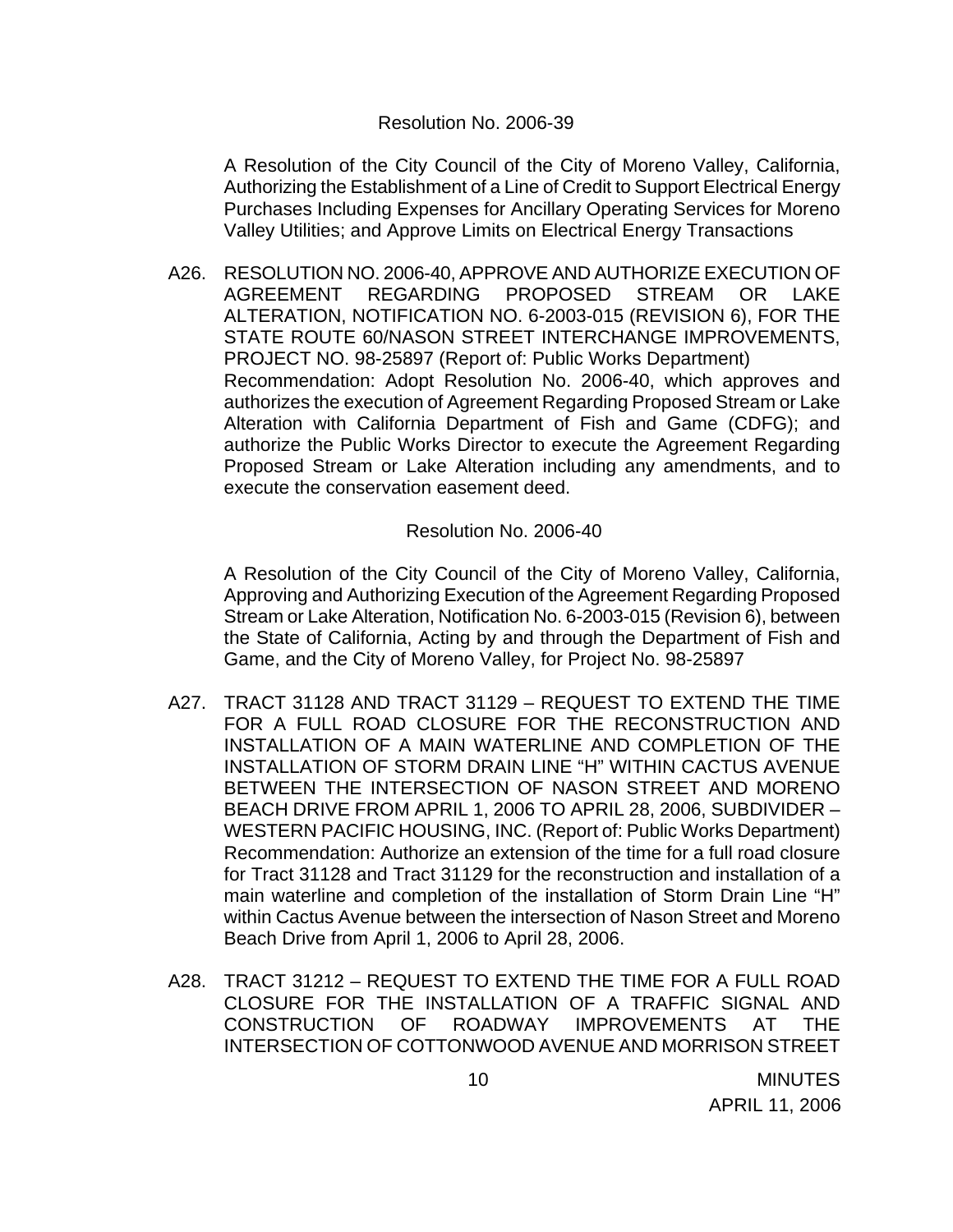FROM APRIL 11, 2006 TO APRIL 28, 2006, SUBDIVIDER – WESTERN PACIFIC HOUSING, INC. (Report of: Public Works Department) Recommendation: Authorize an extension of the time for a full road closure for Tract 31212 for the installation of a traffic signal and construction of roadway improvements at the intersection of Cottonwood Avenue and Morrison Street from April 11, 2006 to April 28, 2006.

# **B. CONSENT CALENDAR** - **COMMUNITY SERVICES DISTRICT**

- B1. ORDINANCES FIRST READING BY TITLE ONLY Waived reading of all Ordinance Introductions and read by title only.
- B2. MINUTES REGULAR MEETING OF MARCH 14, 2006 (Report of: City Clerk's Department) Recommendation: Approve as submitted.
- B3. MINUTES SPECIAL MEETING OF MARCH 21, 2006 (Report of: City Clerk's Department) Recommendation: Approve as submitted.
- B4. MINUTES SPECIAL MEETING OF MARCH 28, 2006 (Report of: City Clerk's Department) Recommendation: Approve as submitted.
- B5. ADOPTION OF THE REVISED NOMINATING POLICY FOR NAMING ATHLETIC FIELDS/FACILITIES (CONTINUED FROM MARCH 14, 2006) (Report of: Parks and Recreation Department) Recommendation: Adopt the revised nominating policy for naming athletic fields/facilities.
- B6. PUBLIC MEETING REGARDING MAIL BALLOT PROCEEDINGS FOR TENTATIVE TRACT 32625, BALLOTED ITEMS: CSD ZONE B AND CSD ZONE D AND DELPHINIUM APARTMENTS - APN 484-242-016, BALLOTED ITEM: CSD ZONE M (Report of: Public Works Department) Recommendation: Accept public comments regarding the mail ballot proceedings for:
	- a) Tentative Tract 32625 (and all affected phases) for inclusion into and approval of the annual parcel charge for CSD Zone B (Residential Street Lighting) and CSD Zone D (Parkway Landscape Maintenance); and
	- b) Delphinium Apartments APN 484-242-016 (and any division thereof) for inclusion into and approval of the annual parcel charge for CSD Zone M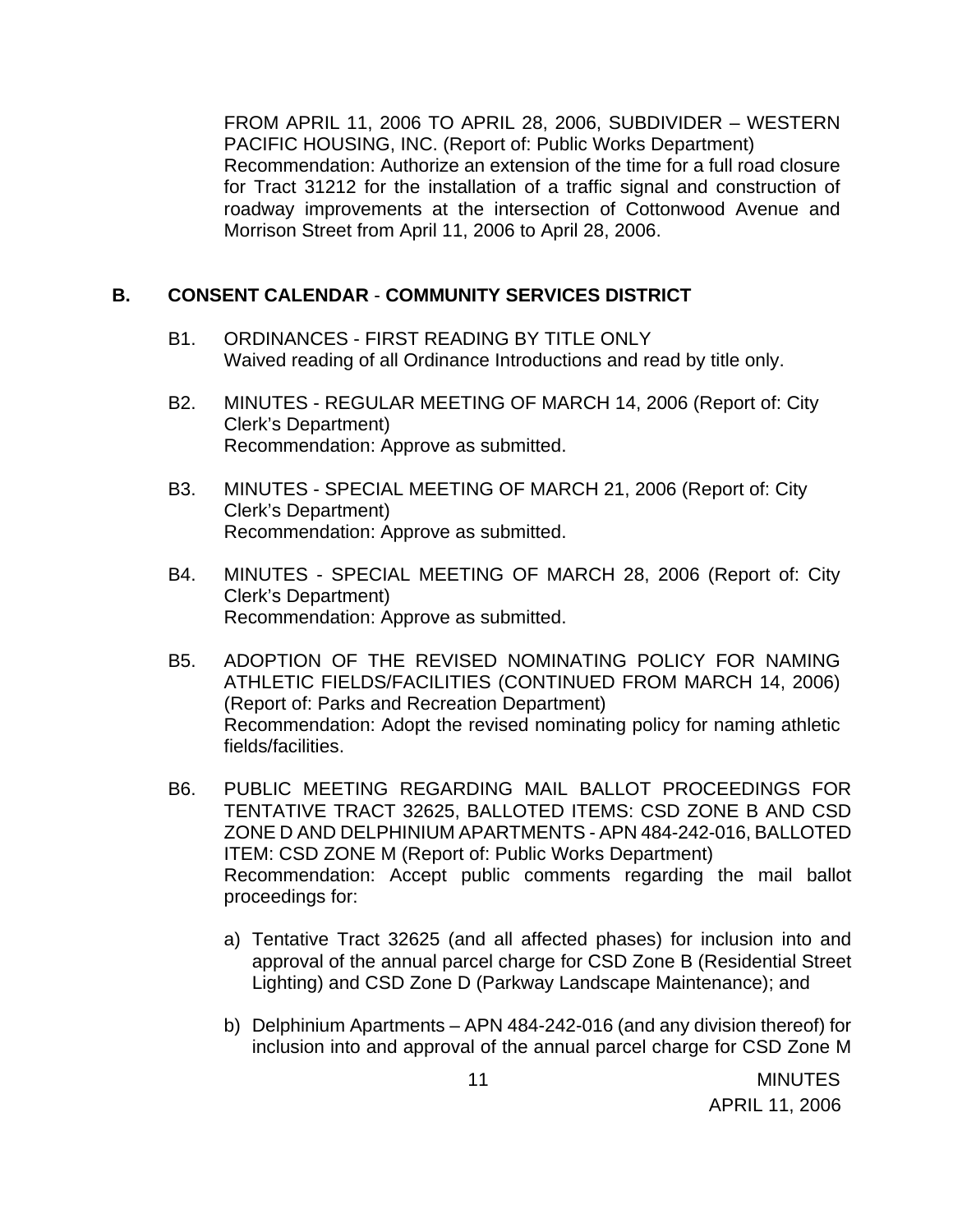(Commercial, Industrial and Multifamily Improved Median Maintenance)

- B7. PUBLIC MEETING TO CONSIDER PUBLIC COMMENTS REGARDING MAIL BALLOT PROCEEDING FOR COMMUNITY SERVICES DISTRICT (CSD) ZONE D (PARKWAY LANDSCAPE MAINTENANCE) FOR THIRTY TRACTS (Report of: Public Works Department) Recommendation: Accept public comments regarding the mail ballot proceedings for the proposed increase in the CSD Zone D annual parcel charge for thirty (30) tracts.
- B8. EXTENSION OF CONTRACT PROJECT NO. E-3/04 MAINTENANCE OF EXTENSIVE LANDSCAPING AND IRRIGATION - MORENO VALLEY RANCH WEST (Report of: Public Works Department) Recommendation:
	- 1. Approve the Amendment to Agreement for MVCSD Project E-3/04 to extend the term of the contract for an additional one-year period;
	- 2. Authorize the President of the MVCSD Board to execute said Amendment with Bemus Landscape, Inc. of Santa Ana, California; and
	- 3. Authorize the Purchasing Manager, at the start of Fiscal Year 2006/07, to issue open purchase orders to Bemus Landscape, Inc. in the amounts of:
		- a) ONE HUNDRED THIRTY-EIGHT THOUSAND SIX HUNDRED EIGHTY DOLLARS AND 76/100 (\$138,680.76) for twelve months of base maintenance service, and;
		- b) FOURTEEN THOUSAND TEN DOLLARS AND NO/100 (\$14,010.00) for anticipated Additional Work per Section 3, paragraph d. of the Amendment to Agreement.
- B9. EXTENSION OF CONTRACT PROJECT NO. E-4/03 MAINTENANCE OF EXTENSIVE LANDSCAPING AND IRRIGATION – MORENO VALLEY RANCH EAST (Report of: Public Works Department) Recommendation:
	- 1. Approve the Amendment to Agreement for MVCSD Project E-4/03 to extend the term of the contract for an additional one-year period;
	- 2. Authorize the President of the MVCSD Board to execute said Amendment with Bemus Landscape, Inc. of Santa Ana, California, and;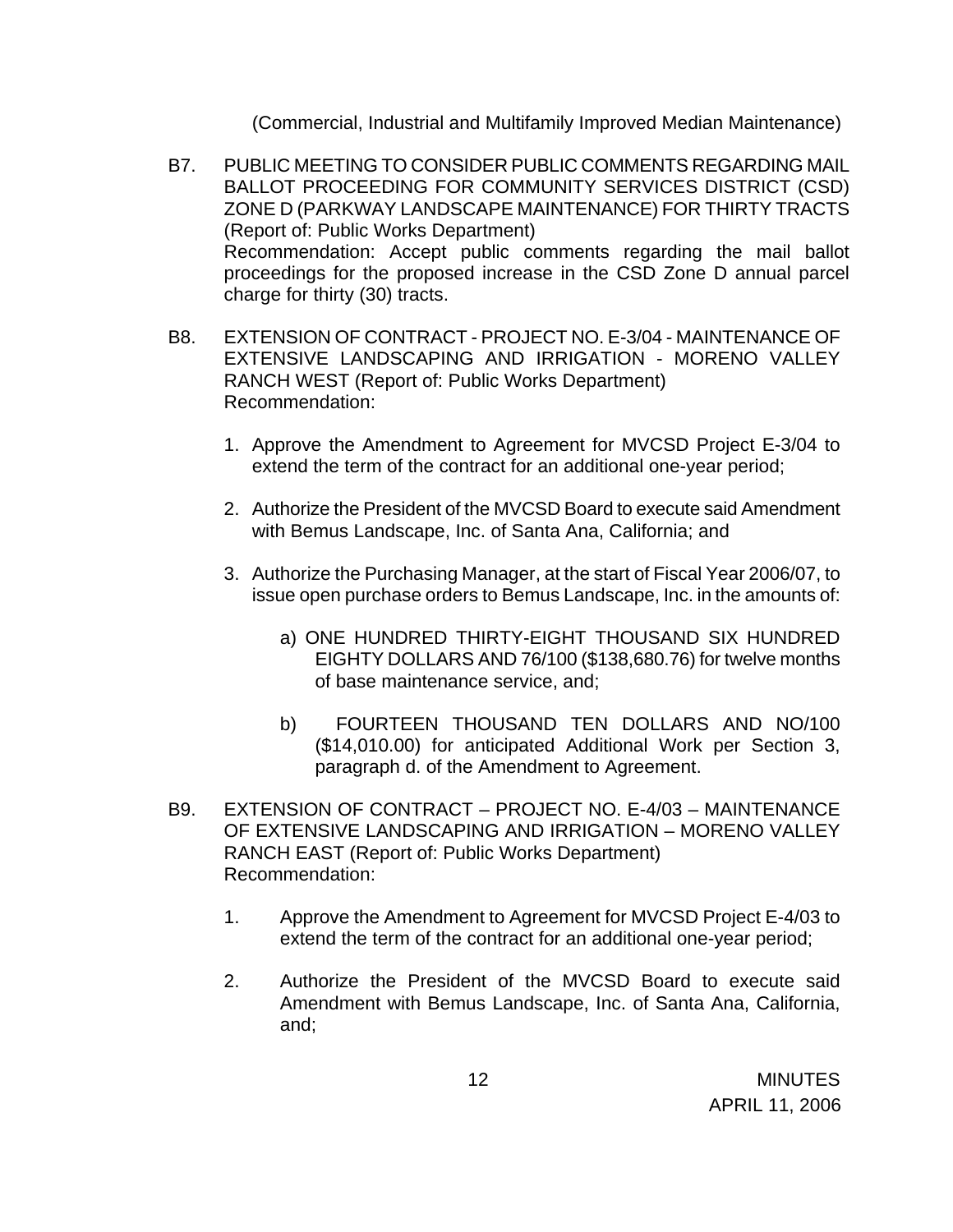- 3. Authorize the Purchasing Manager, at the start of Fiscal Year 2006/07, to issue open purchase orders to Bemus Landscape, Inc. in the amounts of:
	- a) ONE HUNDRED SEVENTY-SIX THOUSAND SIX HUNDRED NINETY-FIVE DOLLARS AND 20/100 (\$176,695.20) for twelve months of base maintenance service, and
	- b) THIRTEEN THOUSAND THREE HUNDRED SEVENTY-EIGHT DOLLARS AND NO/100 (\$13,378.00) for anticipated Additional Work per Section 3., paragraph d. of the amended Agreement.
- B10. CERTIFICATION OF COMMUNITY FACILITIES DISTRICT NO. 1 (NEIGHBORHOOD PARK MAINTENANCE) ANNEXATIONS 2005-10, 2005- 11, 2006-12, AND 2006-13 (Report of: Public Works Department) Recommendation:
	- 1. Approve and adopt Resolution No. CSD 2006-07; a Resolution of the Moreno Valley Community Services District of the City of Moreno Valley, California, certifying the results of an election and adding property to Community Facilities District No. 1 ("CFD No. 1") for Annexation No. 2005-10;

## Resolution No. CSD 2006-07

A Resolution of the Moreno Valley Community Services District of the City of Moreno Valley, California, Certifying the Results of an Election and Adding Property to Community Facilities District No. 1

2. Approve and adopt Resolution No. CSD 2006-08; a Resolution of the Moreno Valley Community Services District of the City of Moreno Valley, California, certifying the results of an election and adding property to Community Facilities District No. 1 ("CFD No. 1") for Annexation No. 2005-11;

## Resolution No. CSD 2006-08

A Resolution of the Moreno Valley Community Services District of the City of Moreno Valley, California, Certifying the Results of an Election and Adding Property to Community Facilities District No. 1

3. Approve and Adopt Resolution No. CSD 2006-09; a Resolution of the Moreno Valley Community Services District of the City of Moreno Valley, California, certifying the results of an election and adding property to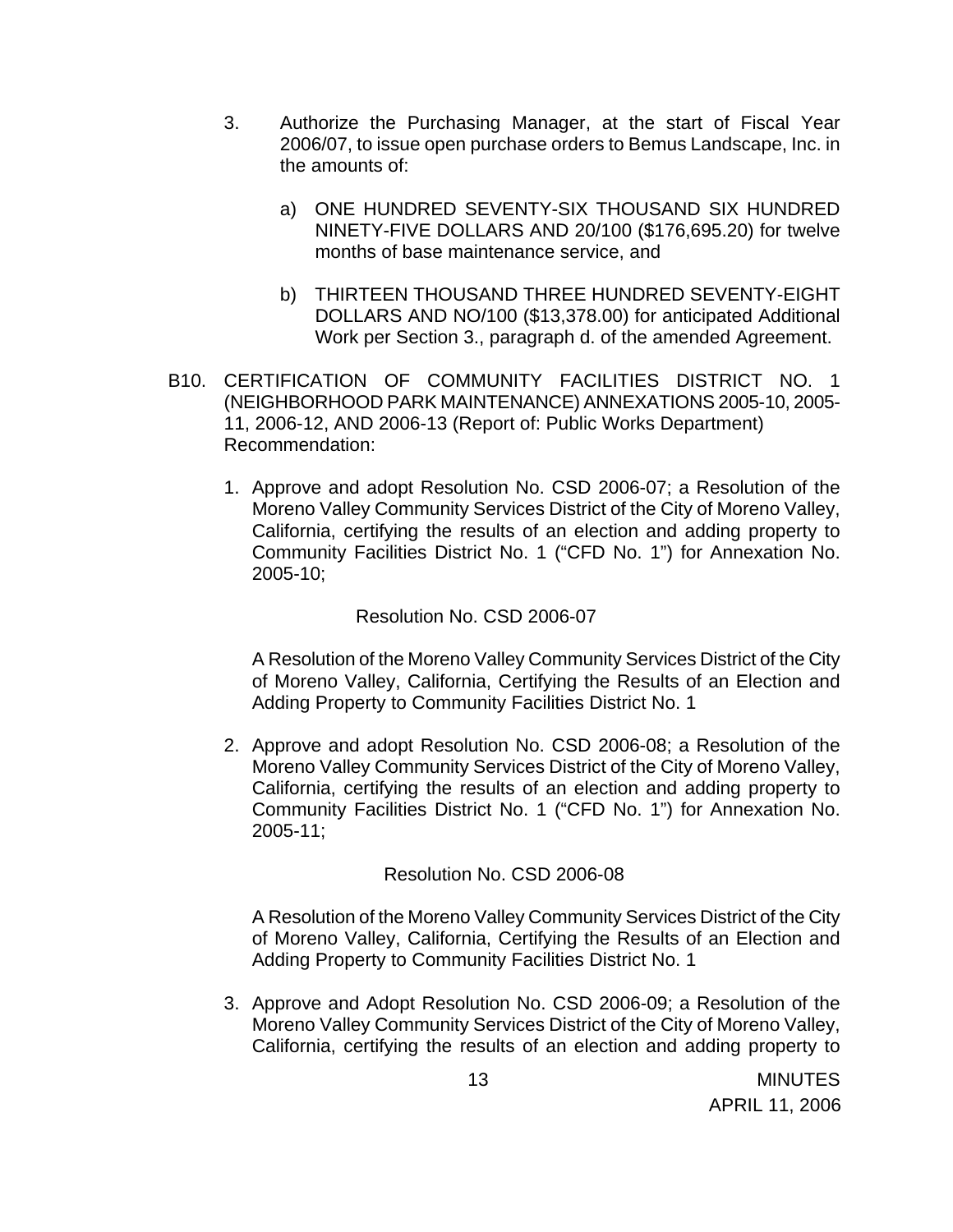Community Facilities District No. 1 ("CFD No. 1") for Annexation No. 2006-12;

# Resolution No. CSD 2006-09

A Resolution of the Moreno Valley Community Services District of the City of Moreno Valley, California, Certifying the Results of an Election and Adding Property to Community Facilities District No. 1

4. Approve and Adopt Resolution No. CSD 2006-10; a Resolution of the Moreno Valley Community Services District of the City of Moreno Valley, California, certifying the results of an election and adding property to Community Facilities District No. 1 ("CFD No. 1") for Annexation No. 2006-13;

#### Resolution No. CSD 2006-10

A Resolution of the Moreno Valley Community Services District of the City of Moreno Valley, California, Certifying the Results of an Election and Adding Property to Community Facilities District No. 1

B11. NAMING OF PARK LOCATED WITHIN TRACT 32834 (SOUTHEAST OF NASON STREET AND EUCALYPTUS AVENUE) (Report of: Parks & Recreation Department) Recommendation: Adopt the name as recommended and submitted by the Parks and Recreation Commission for the new park located within Tract 32834 at the southeast corner of Nason Street and Eucalyptus Avenue as "Rock Ridge Park."

## **C. CONSENT CALENDAR** - **COMMUNITY REDEVELOPMENT AGENCY**

- C1. ORDINANCES FIRST READING BY TITLE ONLY Waived reading of all Ordinance Introductions and read by title only.
- C2. MINUTES REGULAR MEETING OF MARCH 14, 2006 (Report of: City Clerk's Department) Recommendation: Approve as submitted.
- C3. MINUTES SPECIAL MEETING OF MARCH 21, 2006 (Report of: City Clerk's Department) Recommendation: Approve as submitted.
- C4. MINUTES SPECIAL MEETING OF MARCH 28, 2006 (Report of: City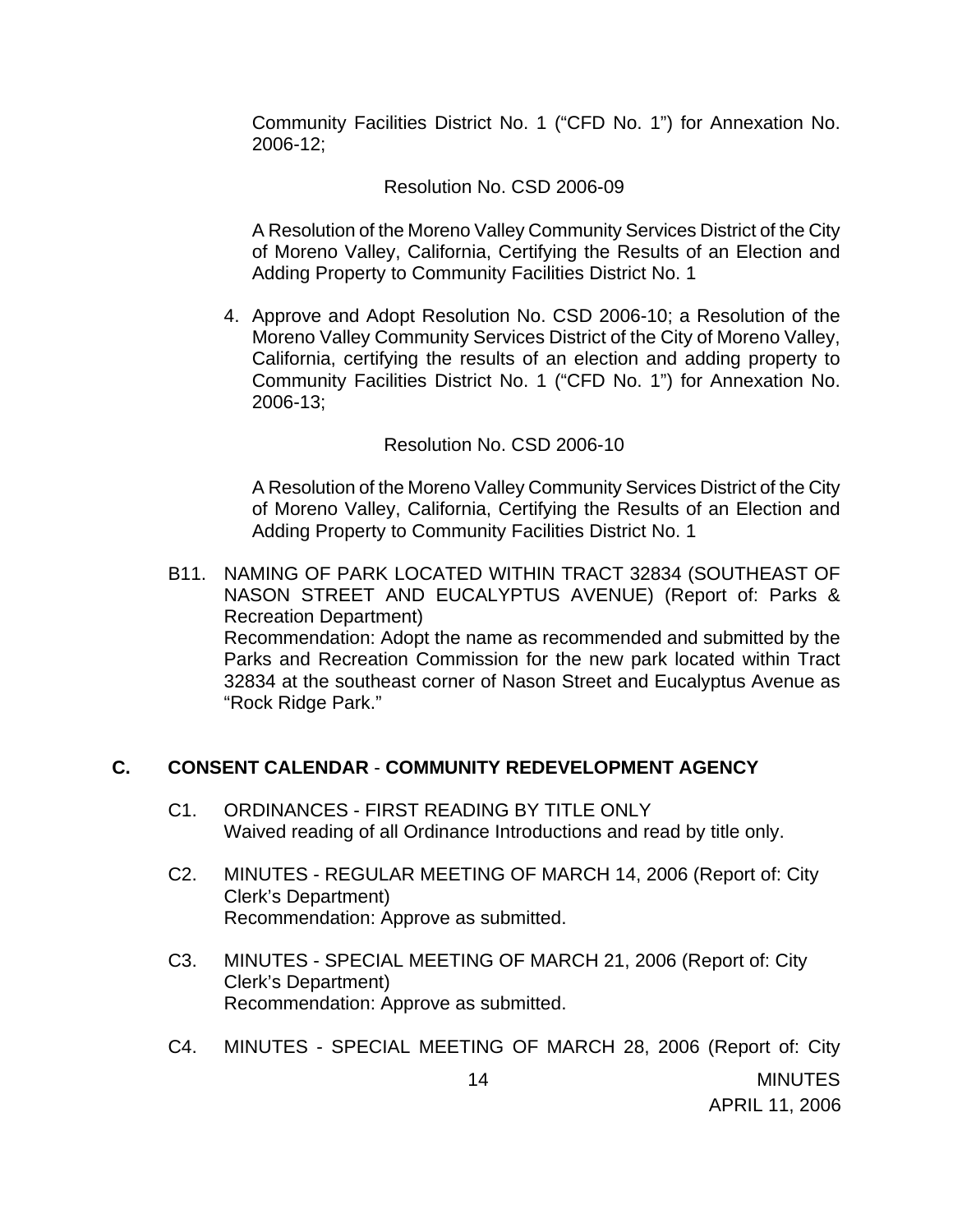Clerk's Department) Recommendation: Approve as submitted.

C5. COMMUNITY REDEVELOPMENT AGENCY OF THE CITY OF MORENO VALLEY RESOLUTION NO. RDA 2006-01, AMENDING RESOLUTION NO. RDA 2005-05, THEREBY EXTENDING THE TERMINATION DATE FOR EXECUTION OF THE OWNER PARTICIPATION AGREEMENT REGARDING SUPPORT FOR THE BAY AVENUE FAMILY APARTMENTS HOUSING DEVELOPMENT AND AFFIRMING THE INTENTION TO PROVIDE ASSISTANCE TO MOVAL BAY APARTMENTS LP, A SUBSIDIARY OF GLOBAL PREMIER DEVELOPMENT, INC. (Report of: Economic Development Department)

 Recommendation: Adopt Resolution No. RDA 2006-01, amending Resolution RDA 2005-05, thereby extending the termination date for execution of the Owner Participation Agreement regarding support for the Bay Avenue Family Apartments housing development and affirming its intention to provide assistance to MoVal Bay Apartments LP, a subsidiary of Global Premier Development, Inc.

## Resolution No. RDA 2006-01

A Resolution of the Community Redevelopment Agency of the City of Moreno Valley Amending Resolution No. RDA 2005-05, thereby Extending the Termination Date for Execution of the Owner Participation Agreement Regarding Support for the Bay Avenue Family Apartments Housing Development and Affirming its Intention to Provide Assistance to Moval Bay Apartments LP, a Subsidiary of Global Premier Development, Inc.

# **D. CONSENT CALENDAR** - **BOARD OF LIBRARY TRUSTEES**

- D1. ORDINANCES FIRST READING BY TITLE ONLY Waived reading of all Ordinance Introductions and read by title only.
- D2. MINUTES REGULAR MEETING OF MARCH 14, 2006 (Report of: City Clerk's Department) Recommendation: Approve as submitted.

**Joint Consent Calendar Items A2 – D2 approved by a 5-0, with a revision to A26, removal of A28, and A22 being pulled for separate discussion/action. m/White, s/West.** Revision to A26 to read "2. Authorize the Public Works Director to execute the Agreement Regarding Proposed Stream or Lake Alteration, including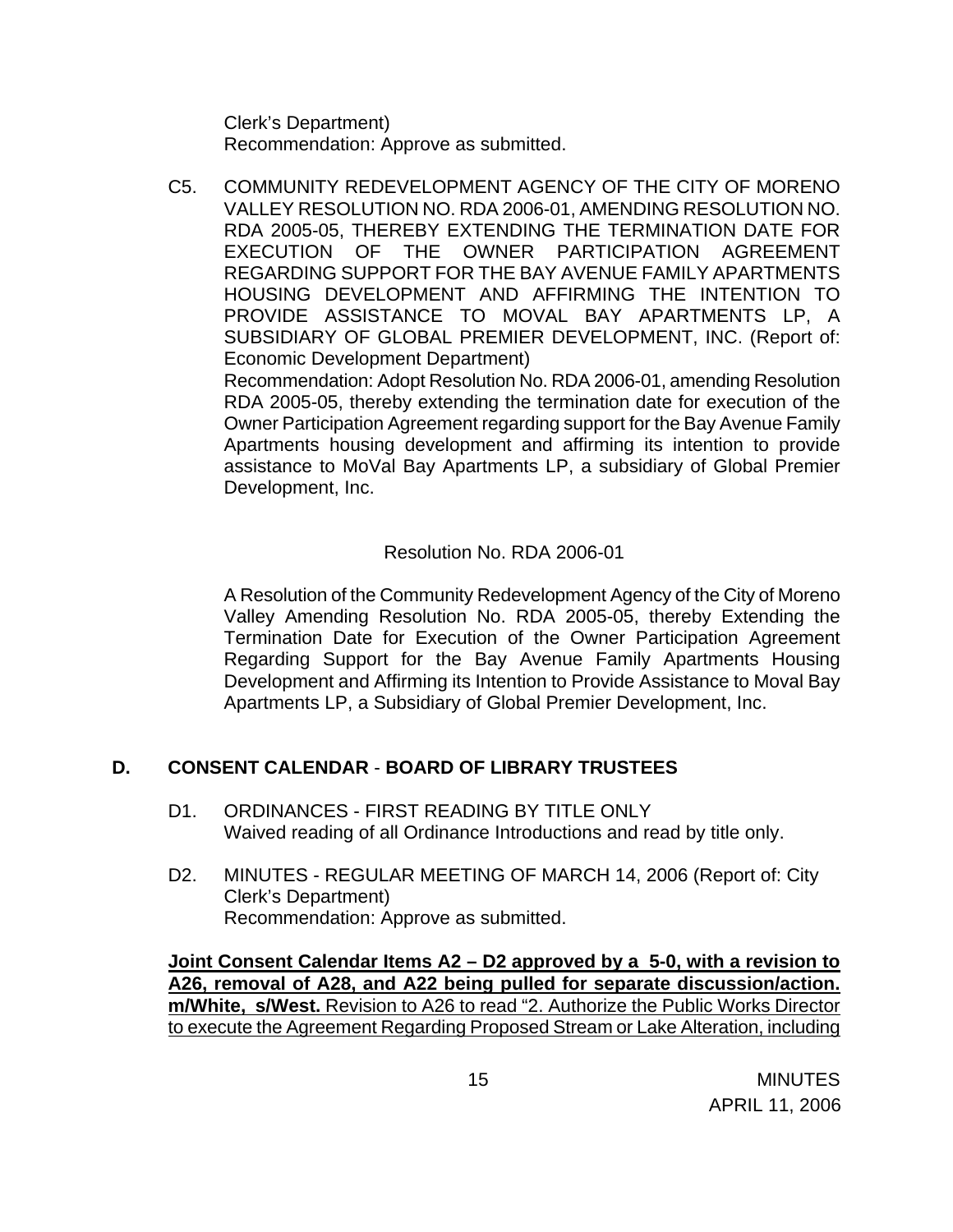any **minor** amendments, **subject to approval of the City Attorney**, and to execute the conservation easement deed."

## **E. PUBLIC HEARINGS**

E1. A PUBLIC HEARING ON THE PLANNING COMMISSION'S DECEMBER 8, 2005 DENIAL OF A GENERAL PLAN AMENDMENT FROM OFFICE TO R20 (PA05-0063), CHANGE OF ZONE (PA05-0062), PLOT PLAN (PA05- 0060) AND TENTATIVE CONDOMINIUM MAP NO. 33607 (PA05-0061) AT A PUBLIC HEARING ON DECEMBER 8, 2005. THE PROJECT SITE IS LOCATED ON THE EAST SIDE OF PERRIS BOULEVARD, SOUTH OF CACTUS AVENUE AND NORTH OF DELPHINIUM AVENUE. THE PROJECT AS PROPOSED COMPRISED OF A 64-UNIT CONDOMINIUM PROJECT ON 4.28 ACRES (Report of: Community Development Department)

 Recommendation: That the City Council conduct a public hearing for review of the action taken by the Planning Commission to deny General Plan Amendment from Office to R20 (PA05-0063), Change of Zone (PA05-0062), Plot Plan (PA05-0060) and Tentative Condominium Map No. 33607 (PA05- 0061), and subsequent to the public hearing:

- 1. Adopt a Negative Declaration for applications PA05-0063 (General Plan Amendment) and PA05-0062 (Zone Change). The projects, individually and cumulatively, will not result in a significant effect on the environment;
- 2. Approve Resolution No. 2006-38 approving PA05-0063, thereby establishing General Plan Land Use Map designations for certain properties as described in the Resolution, and the revised General Plan Map as attached to the Resolution as Exhibit A;

# Resolution No. 2006-38

A Resolution of the City Council of the City of Moreno Valley, California, Approving a General Plan Amendment (PA05-0063) Changing the Designation for Assessor's Parcel Numbers 484-231-015 and 484-231- 016 from "O" (Office) to R15 (Residential; up to 15 Dwelling Units per Acre) for approximately 4.28 Acres Located on the East Side of Perris Boulevard, South of Cactus Avenue and North of Delphinium Avenue, thereby Establishing General Plan Land Use Map Designation for Certain Properties as Described in the Resolution, and the Revised General Plan Map as Attached to the Resolution as Exhibit A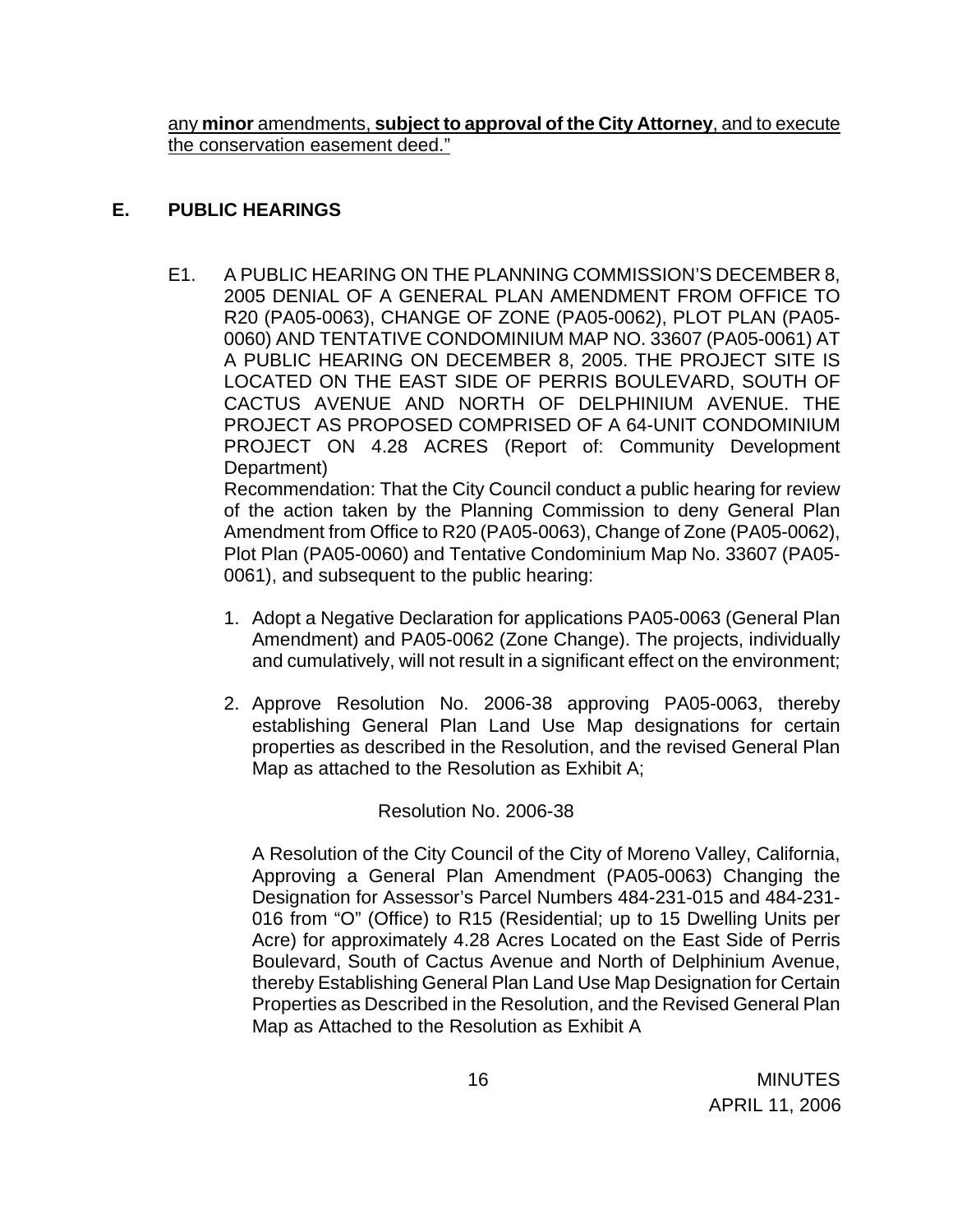3. Introduce Ordinance No. 718 approving a Zone Change (PA05-0062) from Office to R20, based on the findings in the Ordinance, and the revised Zoning Atlas page as attached to the ordinance as Exhibit A; and

#### Ordinance No. 718

An Ordinance of the City Council of the City of Moreno Valley, California, Approving PA05-0062 (Zone Change) to Change the Land Use from Office to R15 for Approximately 4.28 Acres on Assessor's Parcel Numbers 484-231-015 and 484-231-016 Located on the East Side of Perris Boulevard, South of Cactus Avenue and North of Delphinium Avenue

4. Refer back to the Planning Commission for review and action the revised Plot Plan PA05-0060 and Tentative Tract Map No. 33607 (PA05-0061).

Mayor Flickinger opened the public testimony portion of the public hearing.

A presentation was made by the applicant, Chano Manvery.

 Public testimony was received from: Kathleen Dale (opposes); Maria Munoz with translator Henry Ortega (opposes); Alejandro Hernandez (opposes); Diana M. Ortega (submitted discourse for the record) (opposes); Dora Ollis (opposes); Christina Hernandez (opposes); Jacqueline Bradley (opposes); and Shirlin Slack (opposes).

#### **Approved by a 5-0 vote to uphold Planning Commission's denial of the project and allow applicant to resubmit application without prejudice without waiting for normal one year requirement. m/Batey, s/Stewart.**

## **RECESS; RECONVENE**

## **F. ITEMS REMOVED FROM CONSENT CALENDARS FOR DISCUSSION OR SEPARATE ACTION**

A22. FIRST AMENDMENT TO THE AGREEMENT FOR PROFESSIONAL CONSULTANT SERVICES FOR SUNNYMEAD BOULEVARD REVITALIZATION FROM FREDERICK STREET TO PERRIS BOULEVARD – PROJECT NO. 04-89280221 (Report of: Public Works Department) Recommendation: Award the First Amendment to the Agreement for Professional Consultant Services to David Evans and Associates Inc., 800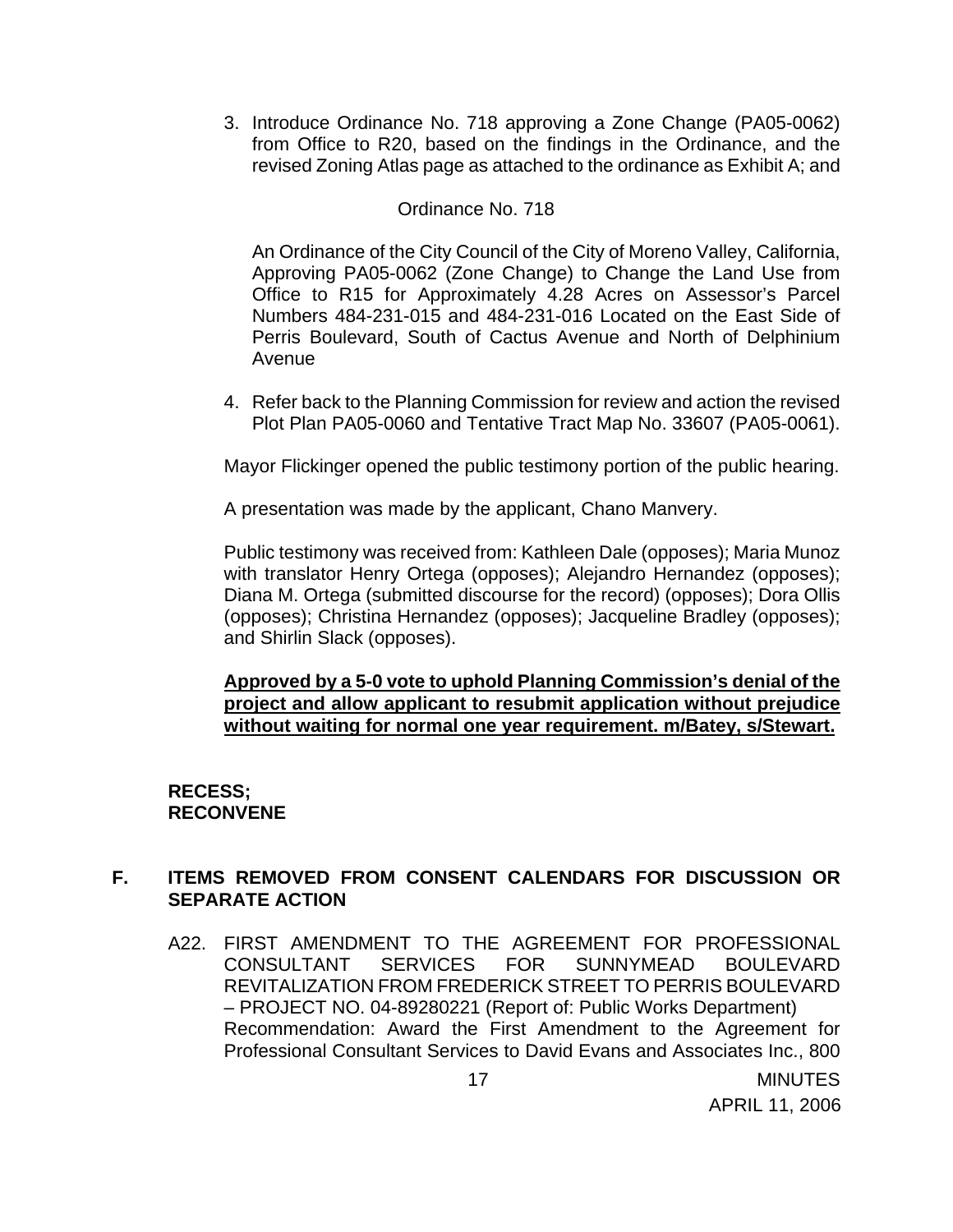North Haven Avenue, Suite 300, Ontario, CA 91764, to provide design services and construction assistance for the Sunnymead Boulevard Revitalization; authorize the Mayor to execute the First Amendment to the Agreement for Professional Consultant Services with David Evans and Associates Inc.; authorize the issuance of a Purchase Order to David Evans and Associates Inc., in the amount of \$940,000 (Phase II of the proposal plus contingency), Account No. 501.82125, when the agreement has been signed by all parties; and authorize the City Manager to execute any subsequent amendments to the Agreement for Professional Consultant Services with David Evans and Associates Inc., up to but not to exceed the Purchase Order authorized amount of \$940,000.

 **Approved by a 5-0 vote to approve as amended. m/White, s/Batey.**  Amended to read as follows: "1. **Authorize** the First Amendment to the Agreement for Professional Consultant Services………………3. Authorize the issuance of a Purchase Order to David Evans and Associates Inc., in the amount of \$940,000 (**\$782,370 for** Phase II of the proposal plus **\$157,630 for** contingency) Account No. 501.82125, when the **First Amendment** has been signed by all parties. 4. Authorize the City Manager to execute any subsequent **related minor** amendments to the Agreement for Professional Consultant Services with David Evans and Associates Inc., up to, but not to exceed the Purchase Order **contingency** authorized amount of **\$157,630, subject to approval of City Attorney.**"

## **G. REPORTS**

## **AGENDA ORDER**

- G6. ORDINANCE IMPLEMENTING RENTAL HOUSING INSPECTION PROGRAM (CONTINUED FROM JANUARY 24, 2006) (Report of: Community Development Department) Recommendation: That the City Council:
	- 1. Approve the Rental Housing Inspection Program; and
	- 2. Introduce Ordinance No. 717 to add Chapter 6.12, Rental Housing Inspection Program to the Moreno Valley Municipal Code.

Ordinance No. 717

An Ordinance of the City Council of the City of Moreno Valley, California, Adding Chapter 6.12 to the City of Moreno Valley Muncipal Code Establishing a Rental Housing Inspection Program, Including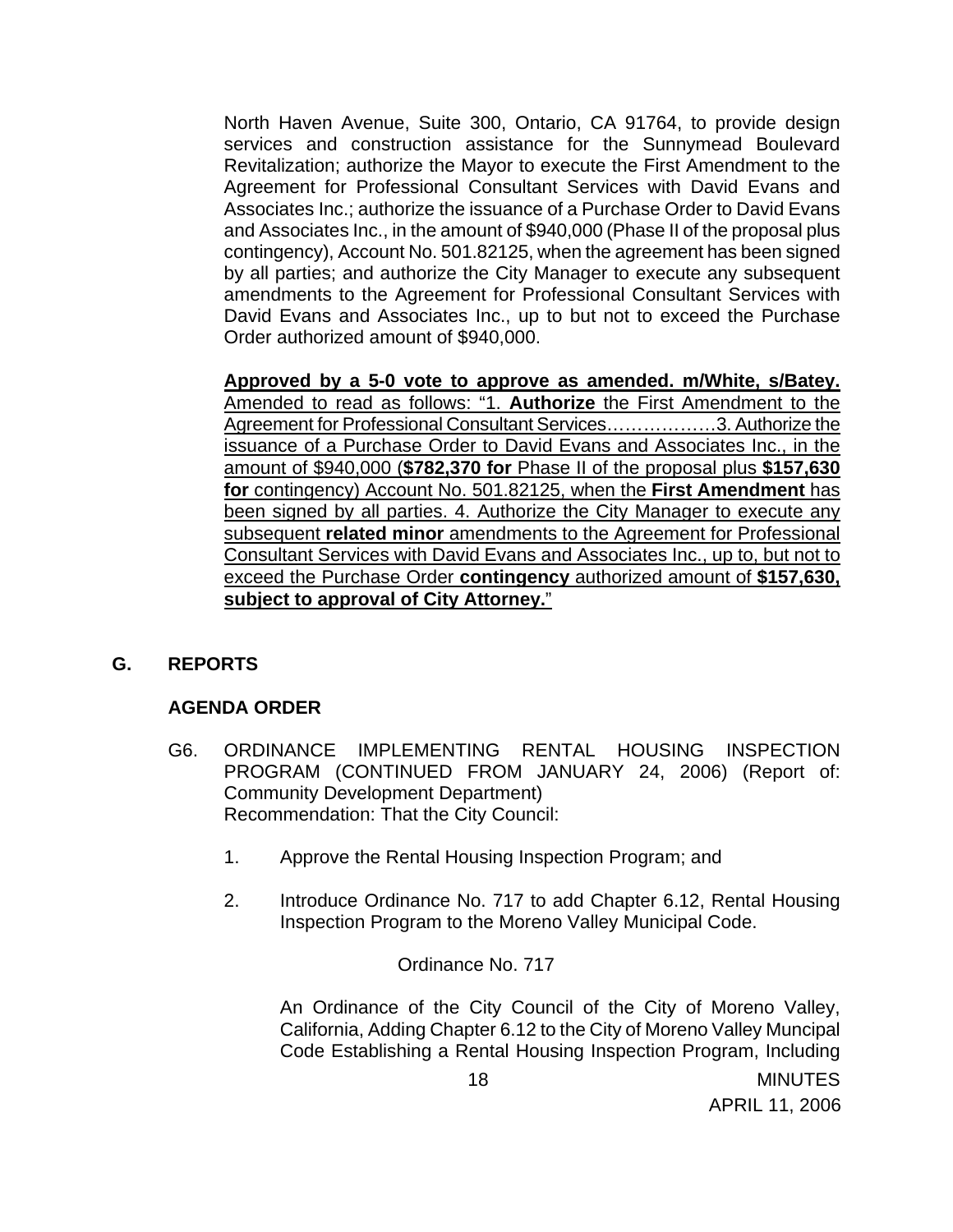#### Inspection Fees

Mayor Flickinger opened the agenda item for public comments. Public comments were received from Tom Hartig (opposes); Karen Fricke (supports); John V. Giardinelli, Atty.(neutral), Ryan Smith (neutral); Danny Schwier (opposes); Ron Sudman (opposes); and Cara Hopsiter (opposes).

## **Approved by a 5-0 vote to return to City Council on April 25, 2006 with suggested changes. m/White, s/West.**

PUBLIC COMMENTS **ON ANY SUBJECT NOT ON THE AGENDA** UNDER THE JURISDICTION OF THE CITY COUNCIL ARE AS FOLLOWS:

#### Thomas David Rudolph

1) Home Depot – Conditions of Approval and Plot Plan violations & noise

#### Robert Miller – Representing the Moreno Valley Community Bands

- 1) Citrus Swing Orchestra, Moreno Valley Premier High School Marching Band, and Citrus Wind Ensemble are all a part of the Moreno Valley Community Bands - will be holding a free concert on May 1 at the Conference and Recreation Center
- G1. CITY COUNCIL REPORTS ON REGIONAL ACTIVITIES
	- a.) Report on March Joint Powers Authority by Council Member Stewart

 Council Member Stewart announced that Tom Evans' draft report will be coming to the Commission in Closed Session on the 19<sup>th</sup>. Also, field servicing has been implemented truck to truck at the base – permanent operation going through the necessary approvals. DHL is proposing to bring an MD11 international flight aircraft to the base.

- G2. ORDINANCE REPEALING AND REENACTING CHAPTER 11.12 OF THE CITY OF MORENO VALLEY MUNICIPAL CODE RELATING TO THE PROCESS OF OFFERING REWARDS (CONTINUED FROM FEBRUARY 14, 2006) (Report of: Police Department) Recommendation: That the City Council:
	- 1. Introduce Ordinance No. 714, repealing and reenacting Chapter 11.12 of Title 11 of the City of Moreno Valley Municipal Code relating to the process of offering rewards;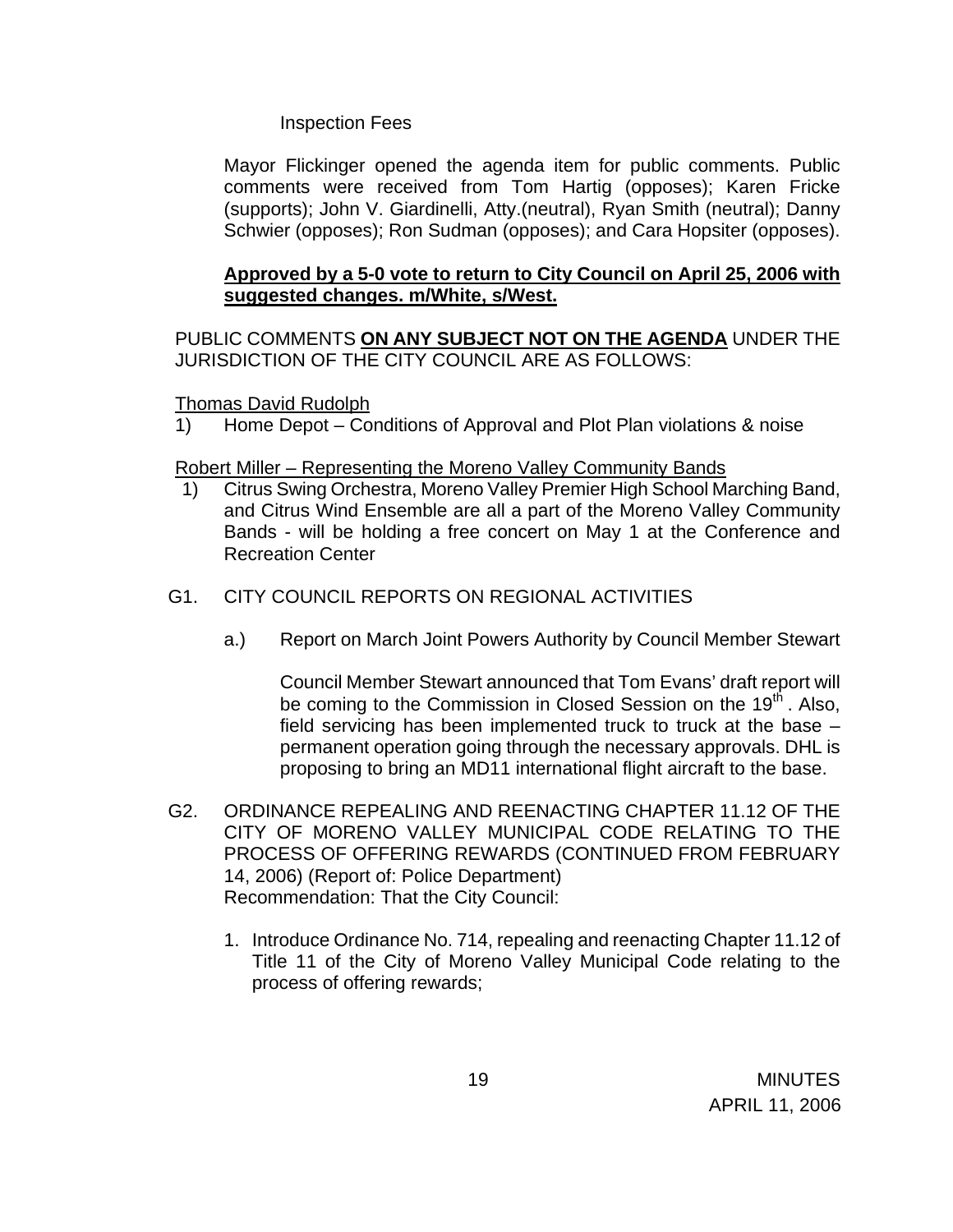#### Ordinance No. 714

An Ordinance of the City Council of the City of Moreno Valley, California, Repealing and Reenacting Chapter 11.12 of Title 11 of the City of Moreno Valley Municipal Code Relating to the Process of Offering Rewards

- 2. Approve an appropriation of \$20,000 within the General Fund (Non-Departmental Business Unit No. 99110) to be used for future rewards that may be offered as a result of the happening of a particular event or series of events in the community; and
- 3. Direct the Finance Director/City Treasurer to transfer the \$20,000 from the General Fund to the "Special Reward Trust Fund" established for this purpose.

 Mayor Flickinger opened the agenda item for public comments; there being none, public comments were closed.

## **Approved by a 5-0 vote as amended. m/Batey, s/Stewart.**

- G3. APPOINTMENTS TO THE PARKS AND RECREATION COMMISSION AND SENIOR CITIZENS' BOARD (Report of: City Clerk's Department) Recommendation: That the City Council, after reviewing the ballots provided by the City Clerk:
	- 1. Appoint one member to the Parks and Recreation Commission for a term expiring June 30, 2007;
	- 2. Appoint one member to the Senior Citizen's Board for a term expiring June 30, 2007;
	- 3. If appointments are not made, declare the positions vacant and authorize the City Clerk to re-notice the positions as vacant.

 Mayor Flickinger opened the agenda item for public comments; there being none, public comments were closed.

## **Approved by a 5-0 vote to appoint David Sieburg to the Parks and Recreation Commission and Jacqueline Coates to the Senior Citizens Board. m/White, s/Batey.**

G4. RESOLUTION OF SUPPORT FOR MARCH JOINT POWERS AUTHORITY (Report of: Community Development Department) Recommendation: Adopt Resolution No. 2006-35, supporting the March Joint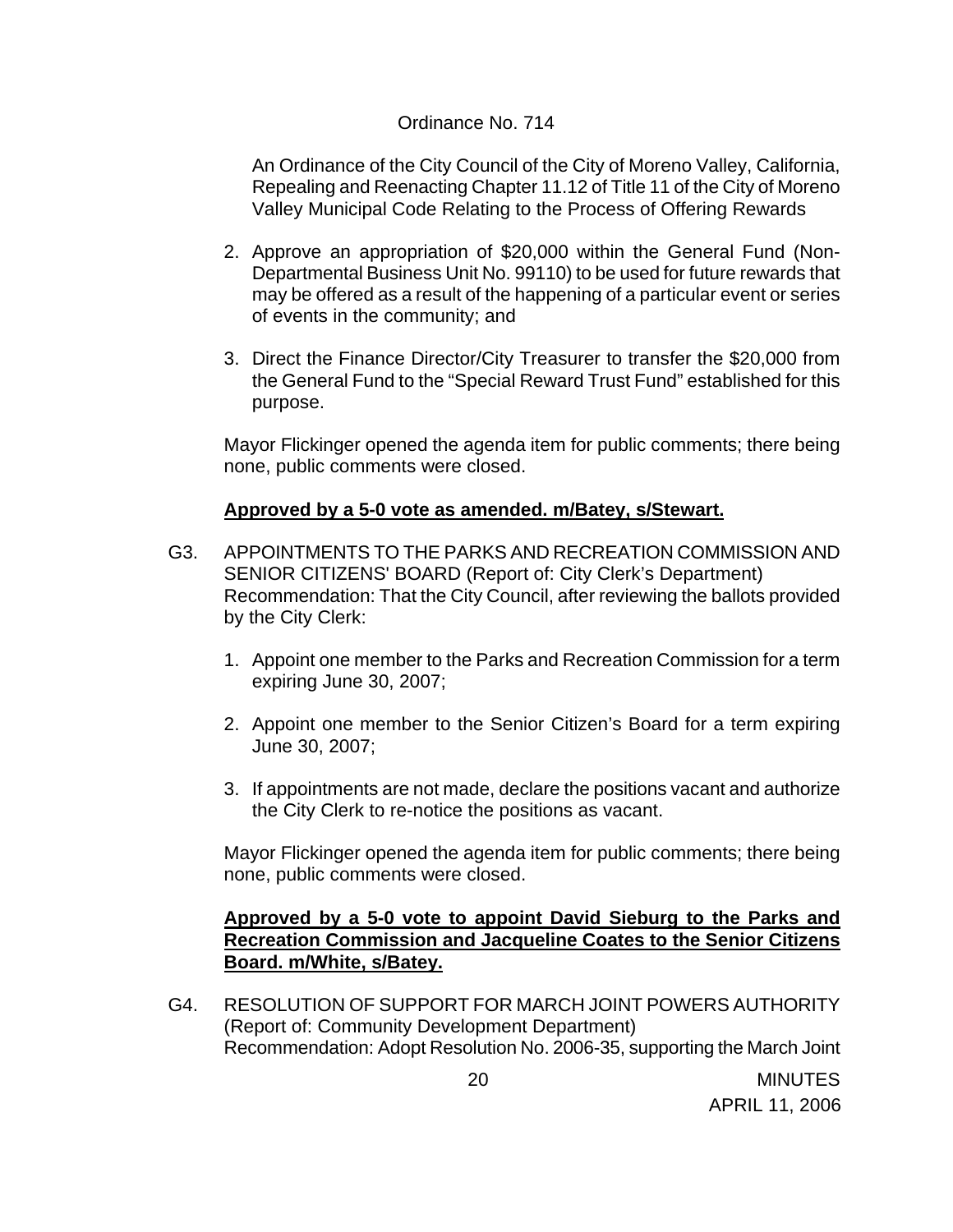Powers Authority (MJPA) as it is currently constituted.

# Resolution No. 2006-35

A Resolution of the City Council of the City of Moreno Valley, California, Supporting the Continued Existence of the March Joint Powers Authority as it is Currently Constituted and Recommending that the City of Riverside Retract its Recommendation that the Land within the March Joint Powers Authority be Placed in the Spheres of Influence of the Member Jurisdictions and that any Future Consideration of Annexation or Detachment be Delegated to the Collective Membership of the March Joint Powers Authority

 Mayor Flickinger opened the agenda item for public comments; there being none, public comments were closed.

## **Approved by a 5-0 vote. m/Stewart, s/West.**

G5. INTRODUCE ORDINANCE NO. 716 DESIGNATING SPEED LIMIT RECERTIFICATION ON VARIOUS STREETS (Report of: Public Works Department) Recommendation: That the City Council:

1. Receive and file this report; and

2. Introduce Ordinance No. 716, amending Section 12.20.020 of Chapter 12.20 of the City of Moreno Valley Municipal Code designating prima facie speed limits on certain streets (as listed on the ordinance) and directing the City Engineer to take certain action respect thereto. (Roll call required)

# Ordinance No. 716

An Ordinance of the City Council of the City of Moreno Valley, California, Amending Section 12.20.020 of Chapter 12.20 of the City of Moreno Valley Municipal Code Relating to a Prima Facie Speed Limit for Certain Streets

 Mayor Flickinger opened the agenda item for public comments; there being none, public comments were closed.

# **Continued to the Council meeting of April 25, 2006.**

G7. APPROVE 2005-06 MID YEAR BUDGET ADJUSTMENTS (Report of: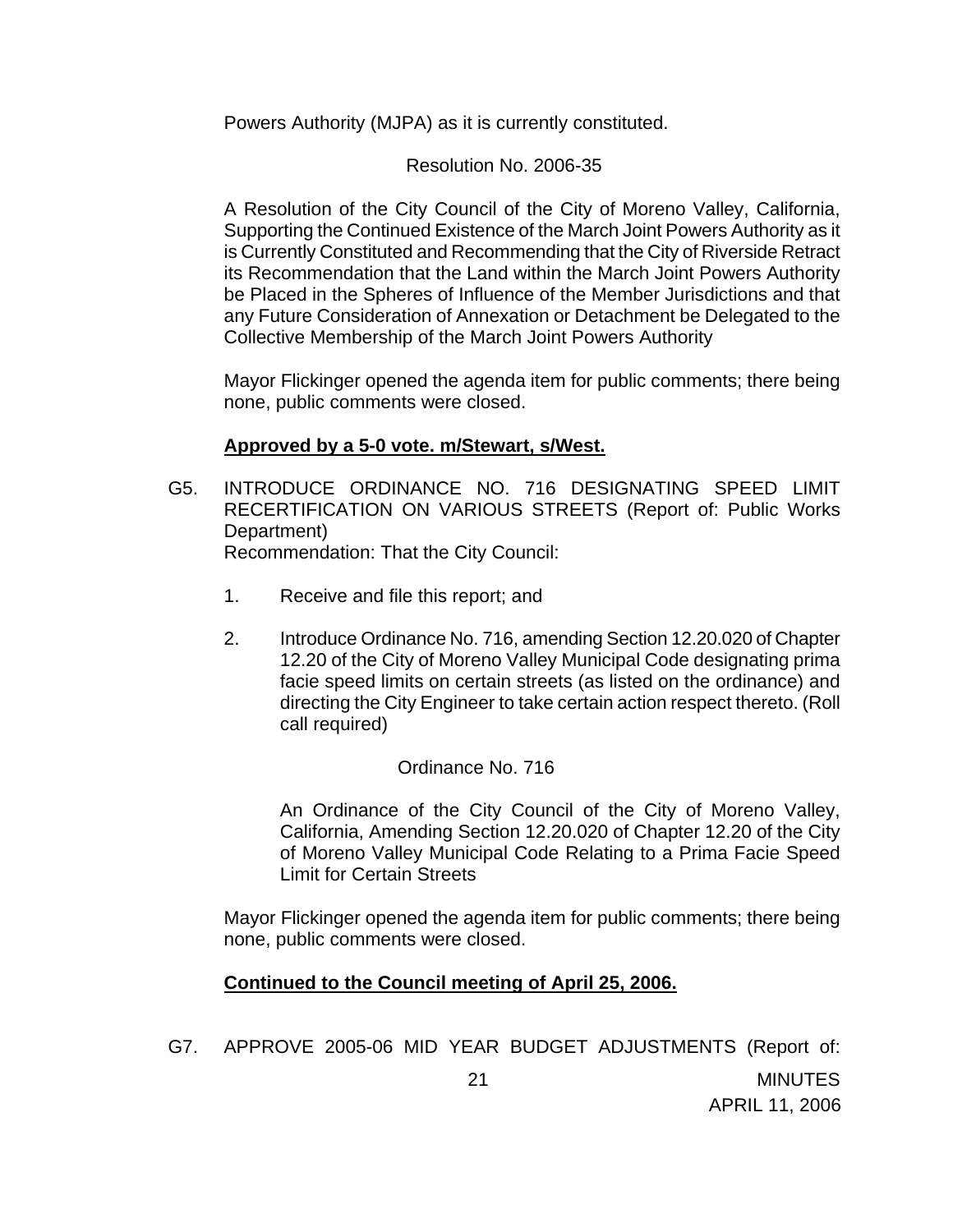Finance Department)

 Recommendation: That the City Council increase appropriations for the General Fund in the amount of \$565,000 and in the Redevelopment Agency in the amount of \$40,000 for unanticipated costs within the FY 2005-06 budget year.

 Mayor Flickinger opened the agenda item for public comments; there being none, public comments were closed.

#### **Approved by a 5-0 vote. m/White, s/West.**

G8. A PUBLIC MEETING REGARDING RESOLUTION RESCINDING AND RE-STATING RESOLUTION NUMBERS 2005-102 AND 2005-116 REGARDING THE FEE STRUCTURES FOR RESIDENTIAL AND COMMERCIAL AND INDUSTRIAL DEVELOPMENT IMPACT FEES FOR ARTERIAL STREETS (Report of: Public Works Department) Recommendation: That the City Council hold a public meeting to receive comments before considering the adoption of a resolution rescinding and restating Resolution Nos. 2005-102 and 2005-116 regarding the fee structures for residential, commercial and industrial impact fees at the City Council meeting of May 9, 2006.

 Mayor Flickinger opened the agenda item for public comments; there being none, public comments were closed.

## **Approved by a unanimous vote to receive and file. m/White, s/Stewart.**

G9. PUBLIC MEETING ON PROPOSED FY 2006-07 FEE SCHEDULE (Report of: Finance Department) Recommendation: That the City Council accept public comments on the proposed FY 2006-07 Fee Schedule; and provide comments and any necessary direction to staff regarding fee policy issues.

 Mayor Flickinger opened the agenda item for public comments; there being none, public comments were closed.

No action required.

G10. CITY MANAGER'S REPORT (Informational Oral Presentation – not for Council action) – None given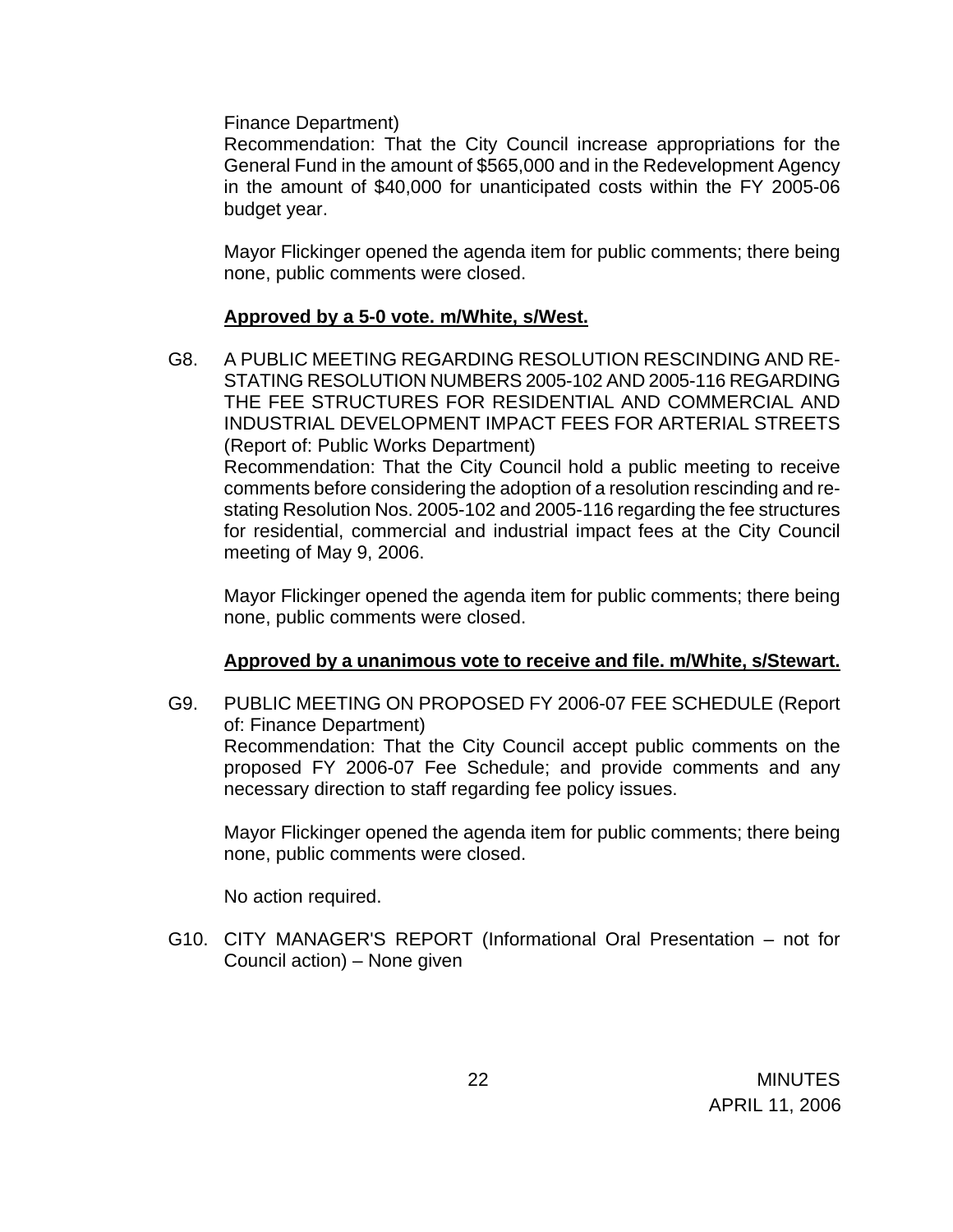# **H. LEGISLATIVE ACTIONS**

## ORDINANCES - 1ST READING AND INTRODUCTION

H1. ORDINANCE NO. CSD-51 - AMENDING ORDINANCE NO. CSD-49, ADDING FEES FOR THE CONFERENCE AND RECREATION CENTER DANCE STUDIO, GYMNASIUM, AND CELEBRATION PARK (CONTINUED FROM MARCH 14, 2006) (Report of: Parks and Recreation Department) Recommendation: That the City Council, acting in the capacity as Board of Directors of the Moreno Valley Community Services District, introduce Ordinance No. CSD 51, amending Ordinance No. CSD-49, adding fees for the Conference and Recreation Center Dance Studio, Gymnasium, and Celebration Park to take effect on May 25, 2006 (Roll call required).

## Ordinance No. CSD-51

 An Ordinance of the Moreno Valley Community Services District of the City of Moreno Valley, California, Amending Ordinance No. CSD-49 by Adding Fees for the Use of the Moreno Valley Conference and Recreation Center Gymnasium, Dance Studio and Celebration Park

 President Flickinger opened the agenda item for public comments; there being none, public comments were closed.

# **Approved by a 5-0 vote. m/White, s/Batey.**

ORDINANCES - URGENCY ORDINANCES – NONE

H2. ORDINANCE NO. 710 - AN ORDINANCE OF THE CITY COUNCIL OF THE CITY OF MORENO VALLEY, CALIFORNIA, AMENDING CHAPTER 2.27 OF THE CITY OF MORENO VALLEY MUNICIPAL CODE RELATING TO THE TRAFFIC SAFETY COMMISSION (TSC) AS AMENDED (RECEIVED FIRST READING ON MARCH 14, 2006 ON A 5-0 VOTE) (Report of: Public Works Department)

Recommendation: Adopt as amended.

Ordinance No. 710

An Ordinance of the City Council of the City of Moreno Valley, California, Amending Chapter 2.27 of the City of Moreno Valley Municipal Code Relating to the Traffic Safety Commission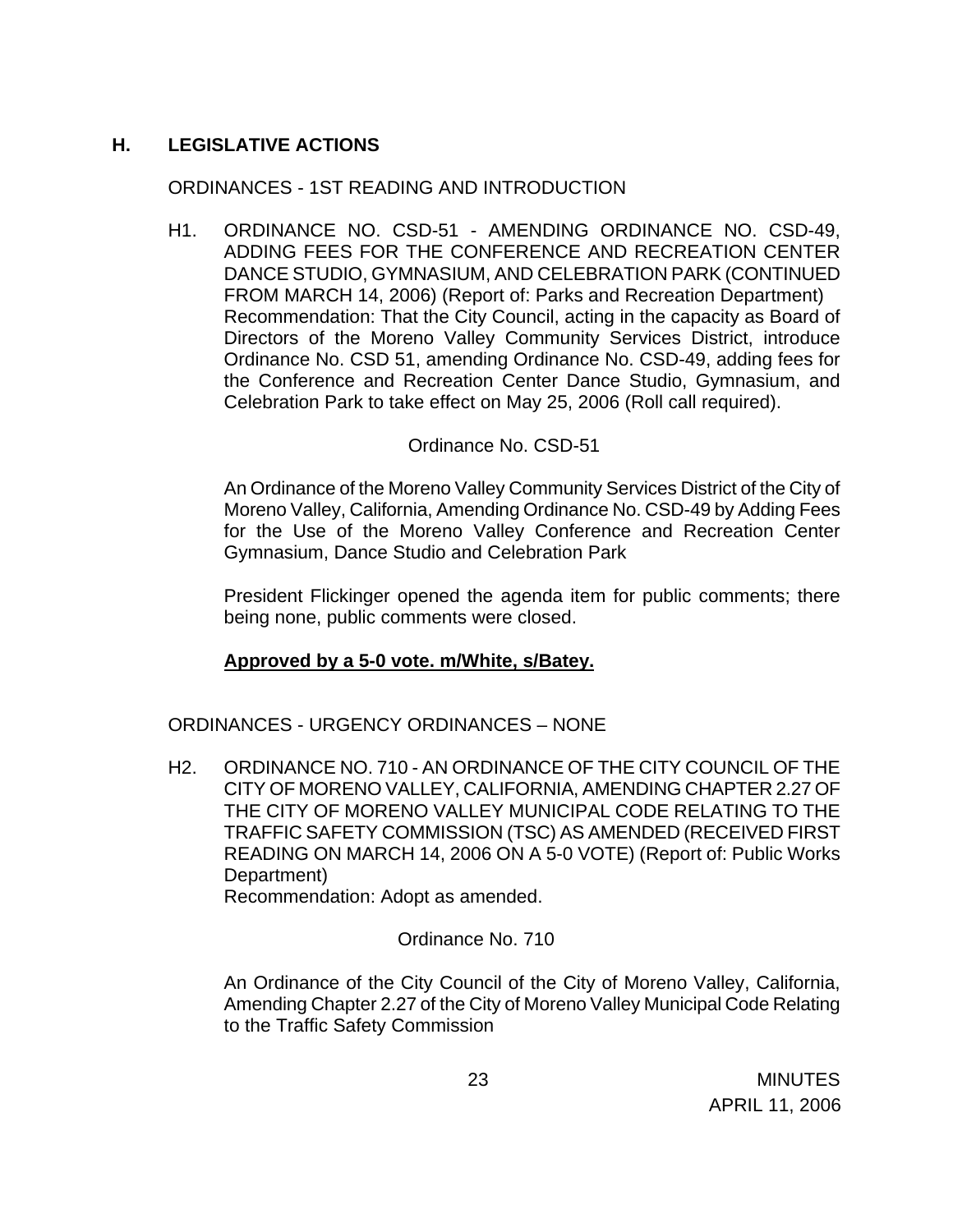Mayor Flickinger opened the agenda item for public comments; there being none, public comments were closed.

## **Approved by a 5-0 vote. m/White, s/Stewart.**

H3. ORDINANCE NO. CSD 50 - AN ORDINANCE OF THE MORENO VALLEY COMMUNITY SERVICES DISTRICT OF THE CITY OF MORENO VALLEY, CALIFORNIA, APPROVING THE ESTABLISHMENT OF ZONE S FOR THE PURPOSE OF FURNISHING MAINTENANCE SERVICES TO FUTURE IMPROVEMENTS TO BE CONSTRUCTED BY THE REDEVELOPMENT AGENCY ALONG SUNNYMEAD BOULEVARD FROM FREDERICK STREET TO PERRIS BOULEVARD (RECEIVED FIRST READING ON MARCH 14, 2006 ON A 4-0-1 VOTE, STEWART RECUSED) (Report of: Public Works Department)

Recommendation: Adopt Ordinance No. CSD 50.

## Ordinance No. CSD 50

An Ordinance of the Moreno Valley Community Services District of the City of Moreno Valley, California, Approving the Establishment of Zone S for the Purpose of Furnishing Maintenance Services to Future Improvements to be Constructed by the Redevelopment Agency along Sunnymead Boulevard from Frederick Street to Perris Boulevard

 President Flickinger opened the agenda item for public comments; there being none, public comments were closed.

Board Member Stewart recused himself due to a potential conflict.

# **Approved by a 4-0-1 vote. m/White, s/Batey, Stewart recused.**

# RESOLUTIONS – NONE

## **CLOSING COMMENTS AND/OR REPORTS OF THE CITY COUNCIL, COMMUNITY SERVICES DISTRICT, OR COMMUNITY REDEVELOPMENT AGENCY**

## Mayor Flickinger

- 1) Stated the newspaper reported the City had purchased two new CNG pieces of equipment – funds came from a grant from the AQMD
- 2) Don't miss Community Band's upcoming concert
- 3) Dr. Richard Tworek is now president of the Moreno Valley College
- 4) Library Bond is Proposition 81
- 5) Inquired as to the possibility of making the Crime Free Multi-Family Housing